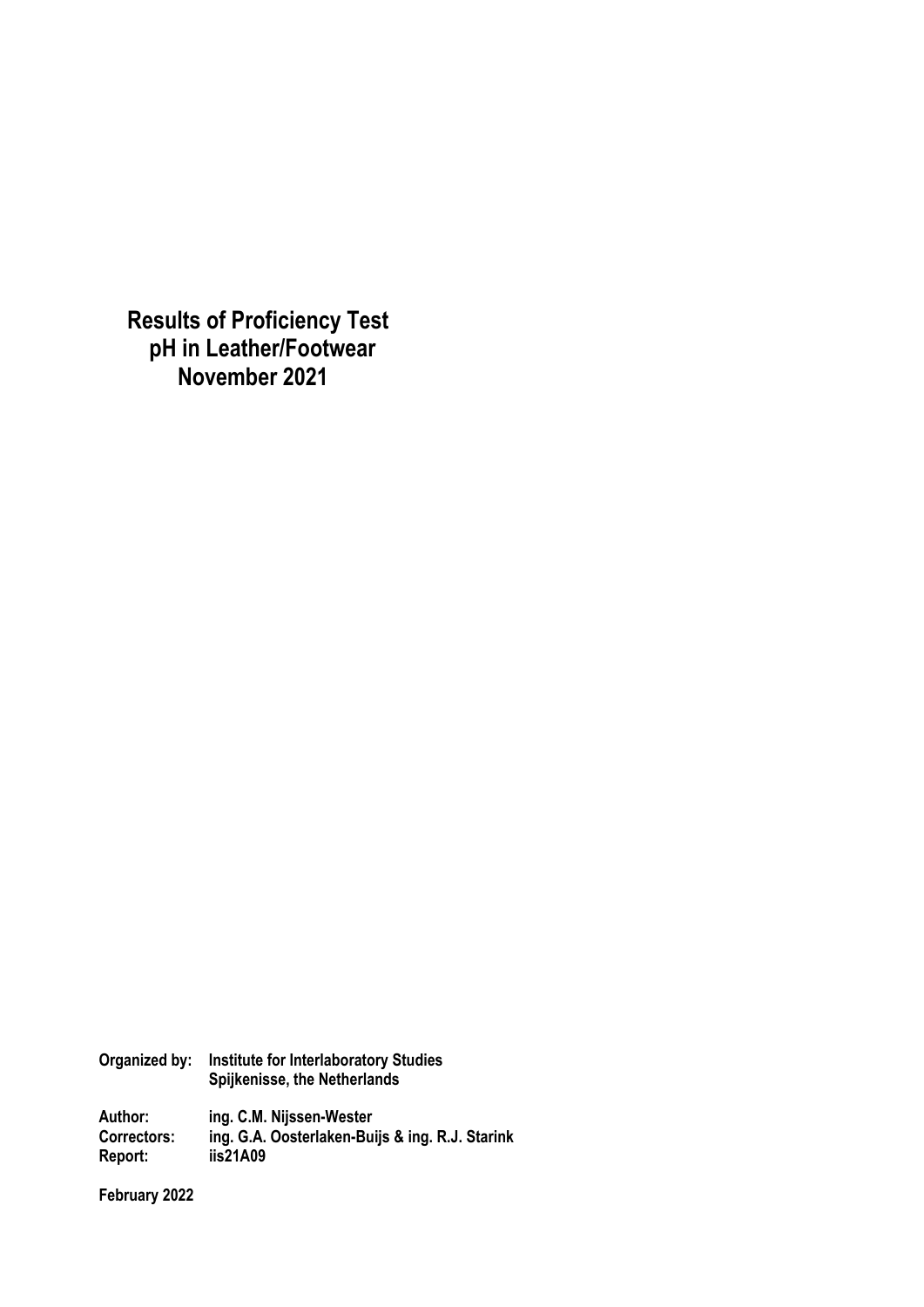## **CONTENTS**

| $\mathbf{1}$   |                                                                         |  |
|----------------|-------------------------------------------------------------------------|--|
| $\overline{2}$ |                                                                         |  |
| 2.1            |                                                                         |  |
| 2.2            |                                                                         |  |
| 2.3            |                                                                         |  |
| 2.4            |                                                                         |  |
| 2.5            |                                                                         |  |
| 3              |                                                                         |  |
| 3.1            |                                                                         |  |
| 3.2            |                                                                         |  |
| 3.3            |                                                                         |  |
| $\overline{4}$ |                                                                         |  |
| 4.1            |                                                                         |  |
| 4.2            |                                                                         |  |
| 4.3            | COMPARISON OF THE PROFICIENCY TEST OF NOVEMBER 2021 WITH PREVIOUS PTS 9 |  |
| 4.4            |                                                                         |  |
| 5              |                                                                         |  |
| 6              |                                                                         |  |

## Appendices: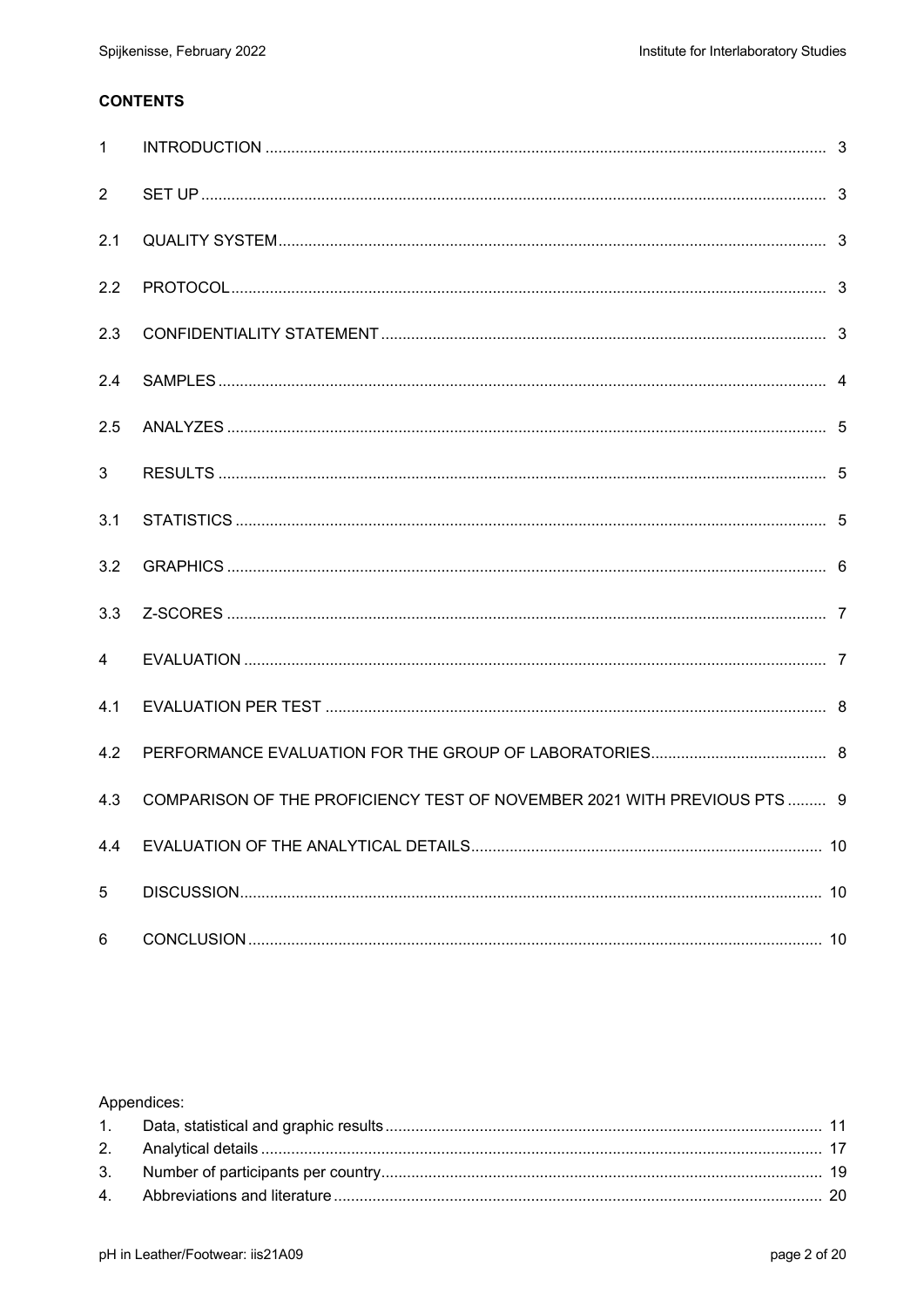#### **1 INTRODUCTION**

Since 2013 the Institute for Interlaboratory Studies (iis) organizes a proficiency scheme for the determination of pH in Leather/Footwear every year. During the annual proficiency testing program 2021/2022 it was decided to continue the proficiency test for the determination of pH in Leather/Footwear.

In this interlaboratory study 94 laboratories in 26 different countries registered for participation. See appendix 3 for the number of participants per country. In this report the results of the pH in Leather/Footwear proficiency test are presented and discussed. This report is also electronically available through the iis website www.iisnl.com.

### **2 SET UP**

The Institute for Interlaboratory Studies (iis) in Spijkenisse, the Netherlands, was the organizer of this proficiency test (PT). Sample analyzes for fit-for-use and homogeneity testing were subcontracted to an ISO/IEC17025 accredited laboratory. It was decided to send one leather sample labelled #21770. The participants were requested to report rounded and unrounded test results. The unrounded test results were preferably used for the statistical evaluation.

### **2.1 QUALITY SYSTEM**

The Institute for Interlaboratory Studies in Spijkenisse, the Netherlands, has implemented a quality system based on ISO/IEC17043:2010. This ensures strict adherence to protocols for sample preparation and statistical evaluation and 100% confidentiality of participant's data. Feedback from the participants on the reported data is encouraged and customer's satisfaction is measured on regular basis by sending out questionnaires.

## **2.2 PROTOCOL**

The protocol followed in the organization of this proficiency test was the one as described for proficiency testing in the report 'iis Interlaboratory Studies: Protocol for the Organisation, Statistics and Evaluation' of June 2018 (iis-protocol, version 3.5). This protocol is electronically available through the iis website www.iisnl.com, from the FAQ page.

#### **2.3 CONFIDENTIALITY STATEMENT**

All data presented in this report must be regarded as confidential and for use by the participating companies only. Disclosure of the information in this report is only allowed by means of the entire report. Use of the contents of this report for third parties is only allowed by written permission of the Institute for Interlaboratory Studies. Disclosure of the identity of one or more of the participating companies will be done only after receipt of a written agreement of the companies involved.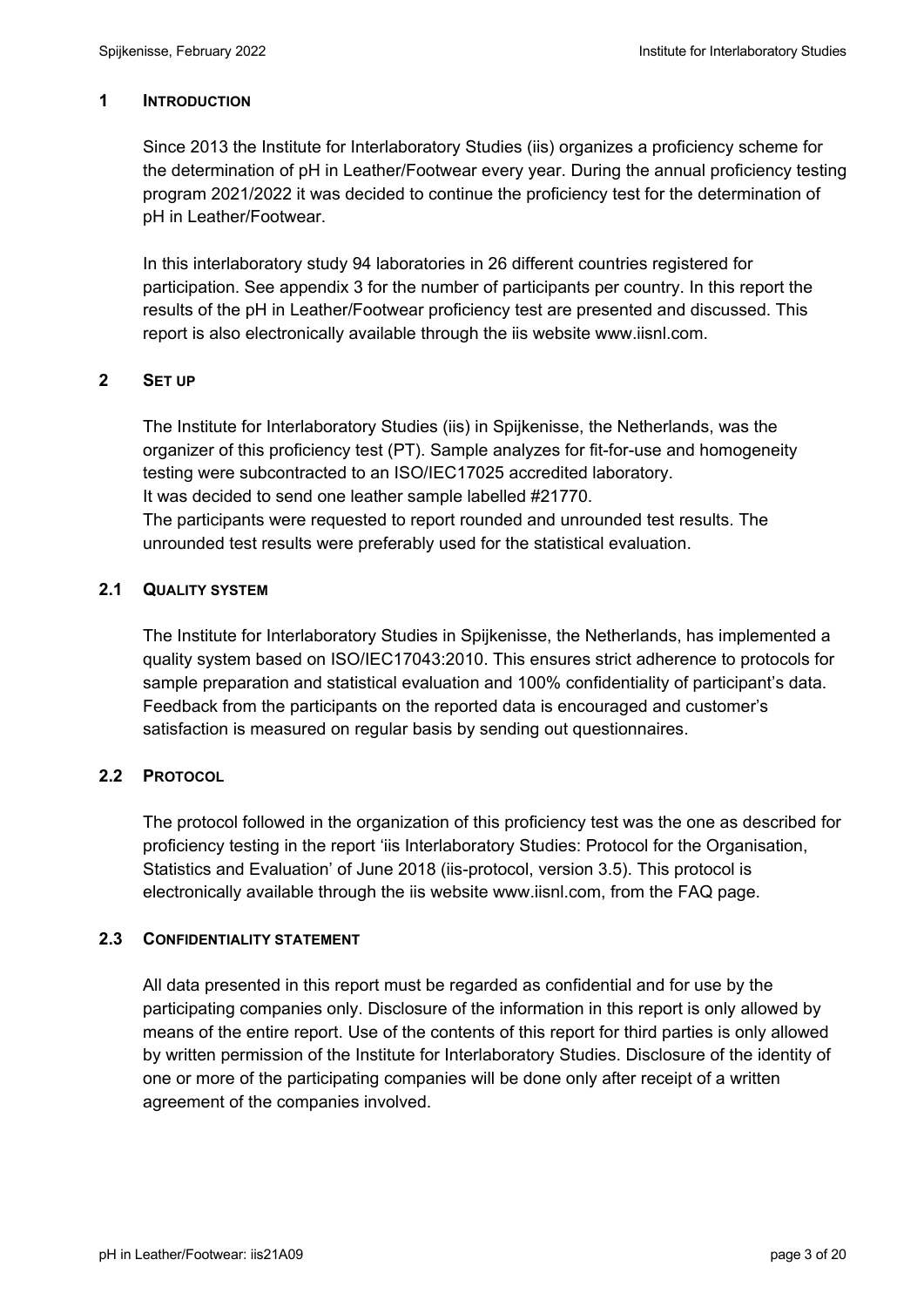### **2.4 SAMPLES**

A batch of brown leather was purchased on the local market and cut in pieces. After homogenization 125 small bags were filled with approximately 10 grams each and labelled #21770.

The homogeneity of the subsamples was checked by the determination of the pH of extract in accordance with ISO4045 on 10 stratified randomly selected subsamples.

|                  | pH<br>of extract |
|------------------|------------------|
| sample #21770-1  | 3.78             |
| sample #21770-2  | 3.73             |
| sample #21770-3  | 3.74             |
| sample #21770-4  | 3.74             |
| sample #21770-5  | 3.72             |
| sample #21770-6  | 3.71             |
| sample #21770-7  | 3.71             |
| sample #21770-8  | 3.69             |
| sample #21770-9  | 3.70             |
| sample #21770-10 | 3.70             |

Table 1: homogeneity test results of subsamples #21770

From the above test results the relative standard deviation (RSD) was calculated and compared with 0.3 times the average relative standard deviation obtained from seven iis PTs of pH in leather test data from 2014 - 2020 in agreement with the procedure of ISO13528, Annex B2 in the next table.

|                               | pH<br>of extract |
|-------------------------------|------------------|
| RSD% (observed)               | በ 71             |
| reference method              | iis PTs          |
| 0.3 x RSD% (reference method) | 0.73             |

Table 2: evaluation of the relative standard deviation of subsamples #21770

The calculated relative standard deviation is in agreement with 0.3 times the average relative standard deviation obtained from the previous iis PTs. Therefore, homogeneity of the subsamples was assumed.

To each of the participating laboratories one leather sample #21770 was sent on October 20, 2021.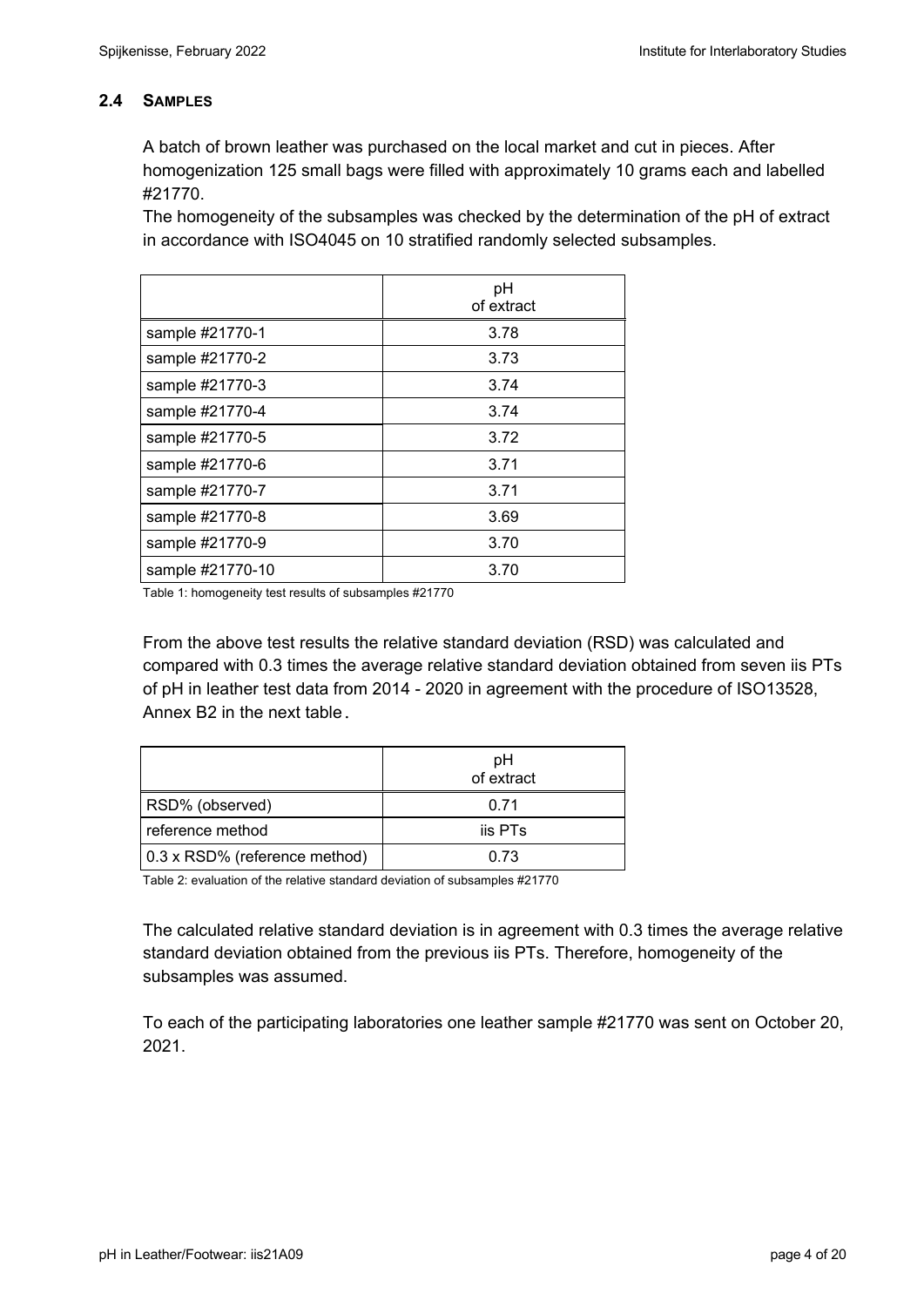### **2.5 ANALYZES**

The participants were requested to determine the pH of extract and when applicable also pH of ten times diluted extract and the difference between the two pH measurements. It was also requested to report if the laboratory was accredited for the determined components that were determined and to report some analytical details.

It was explicitly requested to treat the sample as if it was a routine sample and to report the test results using the indicated units on the report form and not to round the test results but report as much significant figures as possible. It was also requested not to report 'less than' results, which are above the detection limit, because such results cannot be used for meaningful statistical evaluations.

To get comparable test results a detailed report form and a letter of instructions are prepared. On the report form the reporting units are given as well as the reference test method (when applicable) that will be used during the evaluation. The detailed report form and the letter of instructions are both made available on the data entry portal www.kpmd.co.uk/sgs-iis-cts. The participating laboratories are also requested to confirm the sample receipt on this data entry portal. The letter of instructions can also be downloaded from the iis website www.iisnl.com.

### **3 RESULTS**

During five weeks after sample dispatch, the test results of the individual laboratories were gathered via the data entry portal www.kpmd.co.uk/sgs-iis-cts/. The reported test results are tabulated per determination in appendix 1 of this report. The laboratories are presented by their code numbers.

Directly after the deadline, a reminder was sent to those laboratories that had not reported test results at that moment. Shortly after the deadline, the available test results were screened for suspect data. A test result was called suspect in case the Huber Elimination Rule (a robust outlier test) found it to be an outlier. The laboratories that produced these suspect data were asked to check the reported test results (no reanalyzes). Additional or corrected test results are used for data analysis and the original test results are placed under 'Remarks' in the result tables in appendix 1. Test results that came in after the deadline were not taken into account in this screening for suspect data and thus these participants were not requested for checks.

#### **3.1 STATISTICS**

The protocol followed in the organization of this proficiency test was the one as described for proficiency testing in the report 'iis Interlaboratory Studies: Protocol for the Organisation, Statistics and Evaluation' of June 2018 (iis-protocol, version 3.5).

For the statistical evaluation the *unrounded* (when available) figures were used instead of the rounded test results. Test results reported as '<…' or '>…' were not used in the statistical evaluation.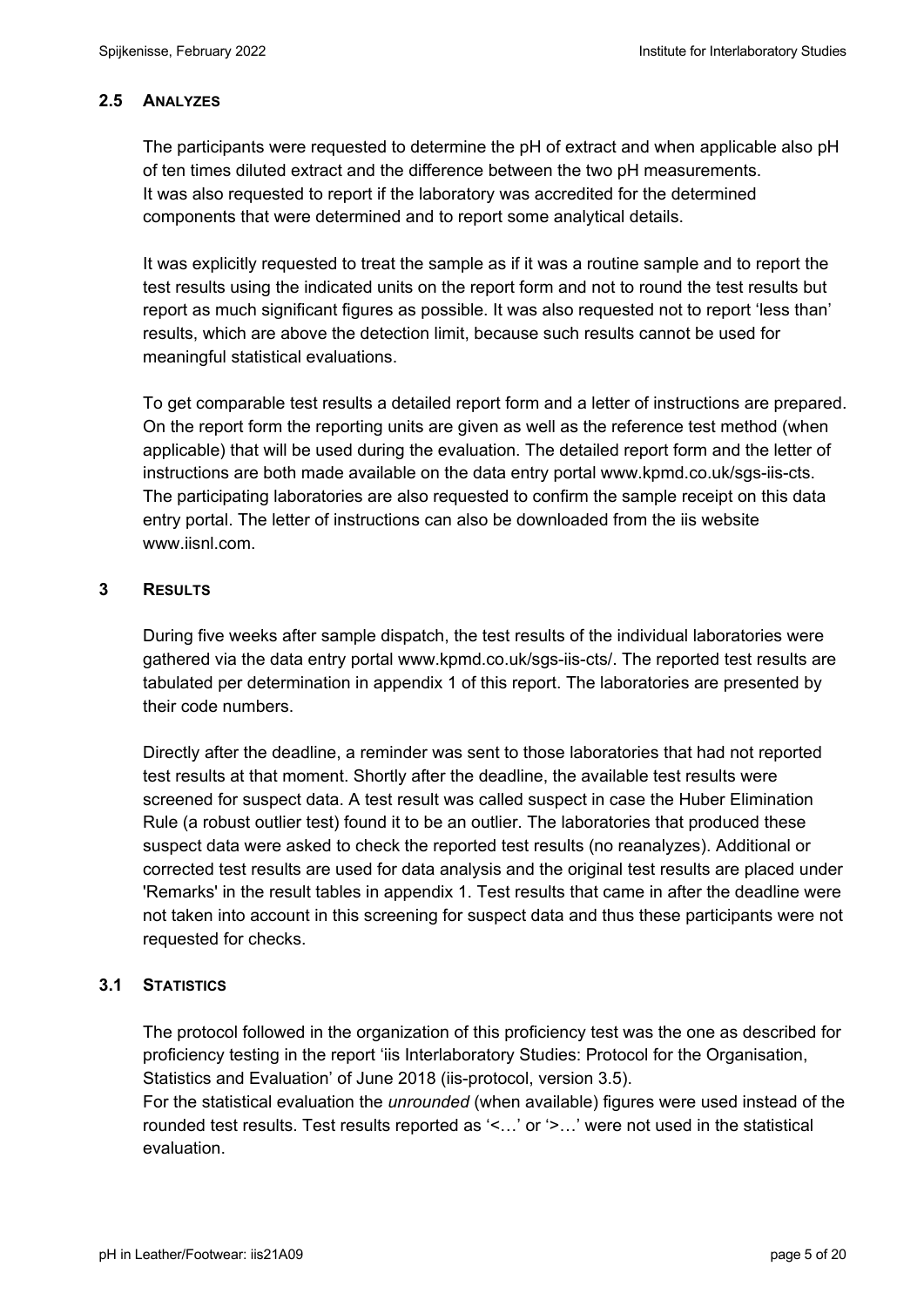First, the normality of the distribution of the various data sets per determination was checked by means of the Lilliefors-test, a variant of the Kolmogorov-Smirnov test and by the calculation of skewness and kurtosis. Evaluation of the three normality indicators in combination with the visual evaluation of the graphic Kernel density plot, lead to judgement of the normality being either 'unknown', 'OK', 'suspect' or 'not OK'. After removal of outliers, this check was repeated. If a data set does not have a normal distribution, the (results of the) statistical evaluation should be used with due care.

The assigned value is determined by consensus based on the test results of the group of participants after rejection of the statistical outliers and/or suspect data.

According to ISO13528 all (original received or corrected) results per determination were submitted to outlier tests. In the iis procedure for proficiency tests, outliers are detected prior to calculation of the mean, standard deviation and reproducibility. For small data sets, Dixon (up to 20 test results) or Grubbs (up to 40 test results) outlier tests can be used. For larger data sets (above 20 test results) Rosner's outlier test can be used. Outliers are marked by  $D(0.01)$  for the Dixon's test, by  $G(0.01)$  or  $DG(0.01)$  for the Grubbs' test and by  $R(0.01)$  for the Rosner's test. Stragglers are marked by D(0.05) for the Dixon's test, by G(0.05) or DG(0.05) for the Grubbs' test and by R(0.05) for the Rosner's test. Both outliers and stragglers were not included in the calculations of averages and standard deviations.

For each assigned value, the uncertainty was determined in accordance with ISO13528. Subsequently the calculated uncertainty was evaluated against the respective requirement based on the target reproducibility in accordance with ISO13528. In this PT, the criterion of ISO13528, paragraph 9.2.1. was met for all evaluated tests, therefore, the uncertainty of all assigned values may be negligible and need not be included in the PT report.

Finally, the reproducibilities were calculated from the standard deviations by multiplying them with a factor of 2.8.

#### **3.2 GRAPHICS**

In order to visualize the data against the reproducibilities from literature, Gauss plots were made, using the sorted data for one determination (see appendix 1). On the Y-axis the reported test results are plotted. The corresponding laboratory numbers are on the X-axis.

The straight horizontal line presents the consensus value (a trimmed mean). The four striped lines, parallel to the consensus value line, are the +3s, +2s, -2s and -3s target reproducibility limits of the selected reference test method. Outliers and other data, which were excluded from the calculations, are represented as a cross. Accepted data are represented as a triangle.

Furthermore, Kernel Density Graphs were made. The Kernel Density Graph is a method for producing a smooth density approximation to a set of data that avoids some problems associated with histograms. Also, a normal Gauss curve (dotted line) was projected over the Kernel Density Graph (smooth line) for reference. The Gauss curve is calculated from the consensus value and the corresponding standard deviation.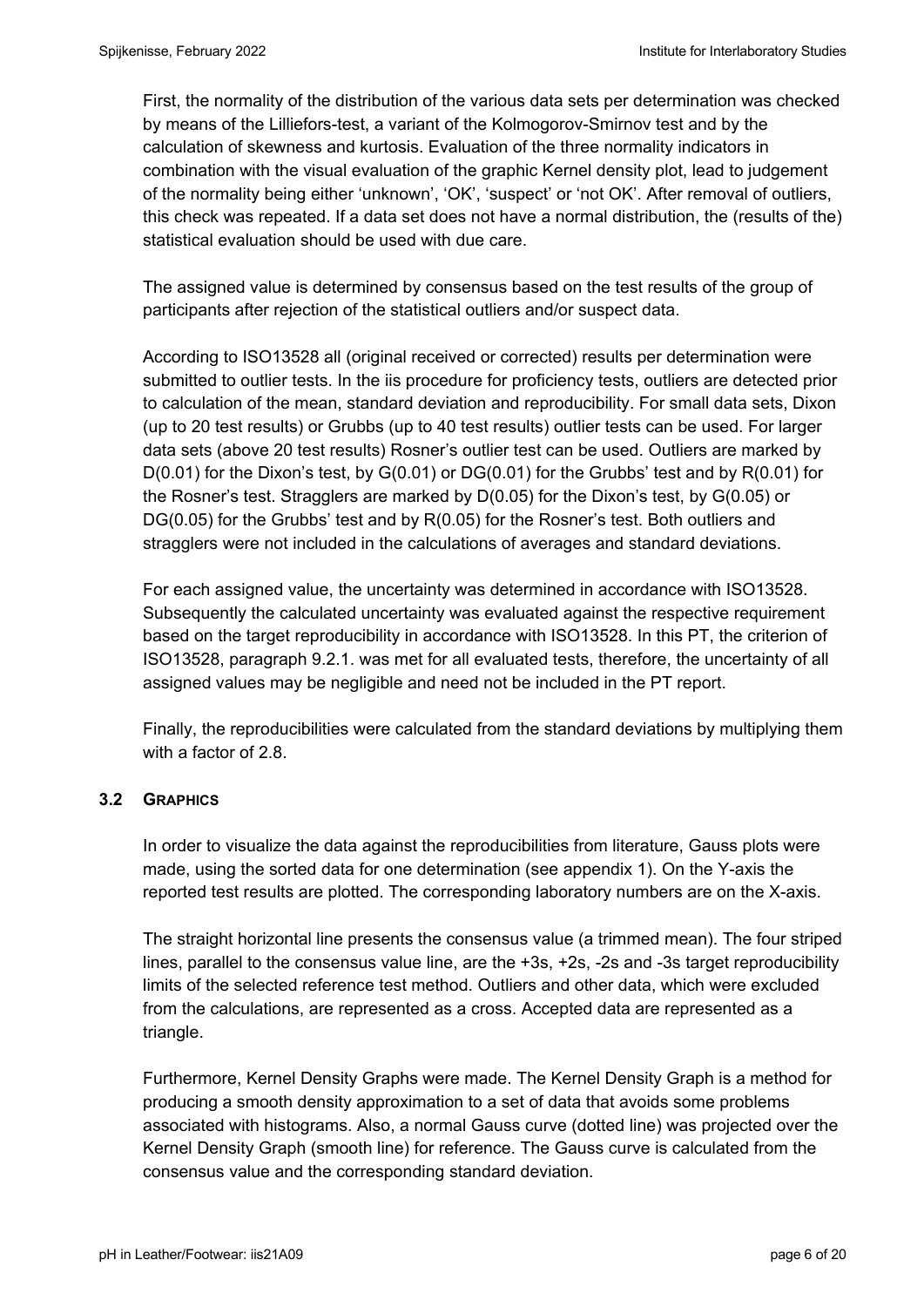## **3.3 Z-SCORES**

To evaluate the performance of the participating laboratories the z-scores were calculated. As it was decided to evaluate the performance of the participants in this proficiency test (PT) against the literature requirements (derived from e.g. ISO or ASTM test methods), the z-scores were calculated using a target standard deviation. This results in an evaluation independent of the variation of this interlaboratory study.

The target standard deviation was calculated from the literature reproducibility by division with 2.8. In case no literature reproducibility was available, other target values were used, like Horwitz or an estimated reproducibility based on former iis proficiency tests.

When a laboratory did use a test method with a reproducibility that is significantly different from the reproducibility of the reference test method used in this report, it is strongly advised to recalculate the z-score, while using the reproducibility of the actual test method used, this in order to evaluate whether the reported test result is fit-for-use.

The z-scores were calculated according to:

```
Z_{\text{target}} = (test result - average of PT) / target standard deviation
```
The  $z_{\text{(target)}}$  scores are listed in the test result tables in appendix 1.

Absolute values for z<2 are very common and absolute values for z>3 are very rare. Therefore, the usual interpretation of z-scores is as follows:

|        | $ z  < 1$ good             |
|--------|----------------------------|
|        | $1 <  z  < 2$ satisfactory |
|        | $2 <  z  < 3$ questionable |
| 3 <  z | unsatisfactory             |

## **4 EVALUATION**

In this proficiency test some problems were encountered with the dispatch of the samples. Nine participants reported test results after the final reporting date and two other participants did not report any test results. Not all participants were able to report all tests requested. In total 92 participants reported 267 numerical test results. Observed were 10 outlying test results, which is 3.7%. In proficiency tests outlier percentages of 3% - 7.5% are quite normal.

Not all original data sets proved to have a normal Gaussian distribution. These are referred as "not OK" or "suspect". The statistical evaluation of these data should be used with due care, see also paragraph 3.1.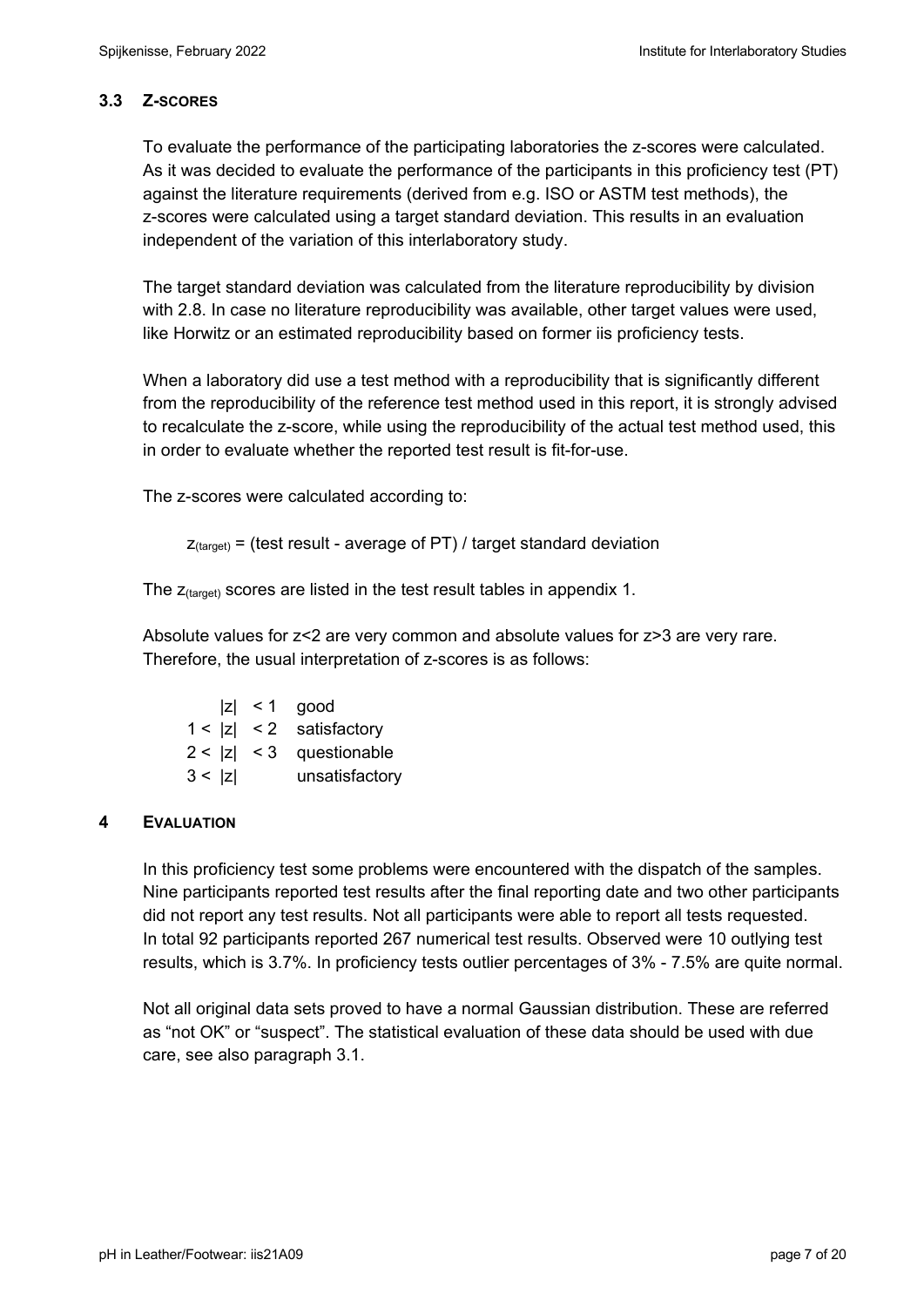### **4.1 EVALUATION PER TEST**

In this paragraph the reported test results are discussed per test. The test methods which were used by the various laboratories were taken into account for explaining the observed differences when possible and applicable. These test methods are also in the tables together with the reported test results in appendix 1. The abbreviations used in these tables are explained in appendix 4.

Test methods ASTM D2810 and ISO4045 are considered to be the official test methods for the determination pH in leather. Regretfully, ISO4045 does not provide precision data. Therefore, the reproducibility of ASTM D2810 was taken to estimate the target reproducibility. This appears to be very strict. As a rule of thumb, the reproducibility of a method is three times the repeatability. However, in ASTM D2810, the repeatability is 0.03 pH units and the reproducibility is 0.06 pH units (thus factor of 2 instead of 3). Also, the repeatability and reproducibility are based on the values of duplicate measurements. Therefore, in this report the reproducibility for this test is calculated by three times the repeatability times the square root of two (3 x 0.03 x  $\sqrt{2}$  = 0.127 pH units), assuming that the sample material was not sufficient for most participants to perform the determination at least in duplicate.

- pH of extract: This determination may be problematic. Three statistical outliers were observed. The calculated reproducibility after rejection of the statistical outliers is not in agreement with the strict estimated requirements of ASTM D2810:18 but is in agreement with the average standard deviation as observed in previous iis PTs.
- pH of ten times diluted extract: This determination may be problematic. Three statistical outliers were observed. The calculated reproducibility after rejection of the statistical outliers is not at all in agreement with the strict estimated requirements of ASTM D2810:18 but is in good agreement with the average standard deviation as observed in previous iis PTs.

Difference between pH of extract and pH ten times diluted extract: This determination was not problematic. Four statistical outliers were observed. The calculated reproducibility after rejection of the statistical outliers is in agreement with the estimated requirements of ASTM D2810:18.

#### **4.2 PERFORMANCE EVALUATION FOR THE GROUP OF LABORATORIES**

A comparison has been made between the reproducibility estimated from the target test method and the reproducibility as found for the group of participating laboratories. The number of significant results, the average, the calculated reproducibility (2.8 \* standard deviation) and the target reproducibility derived from reference test methods (in casu ASTM and ISO test methods) are presented in the next table.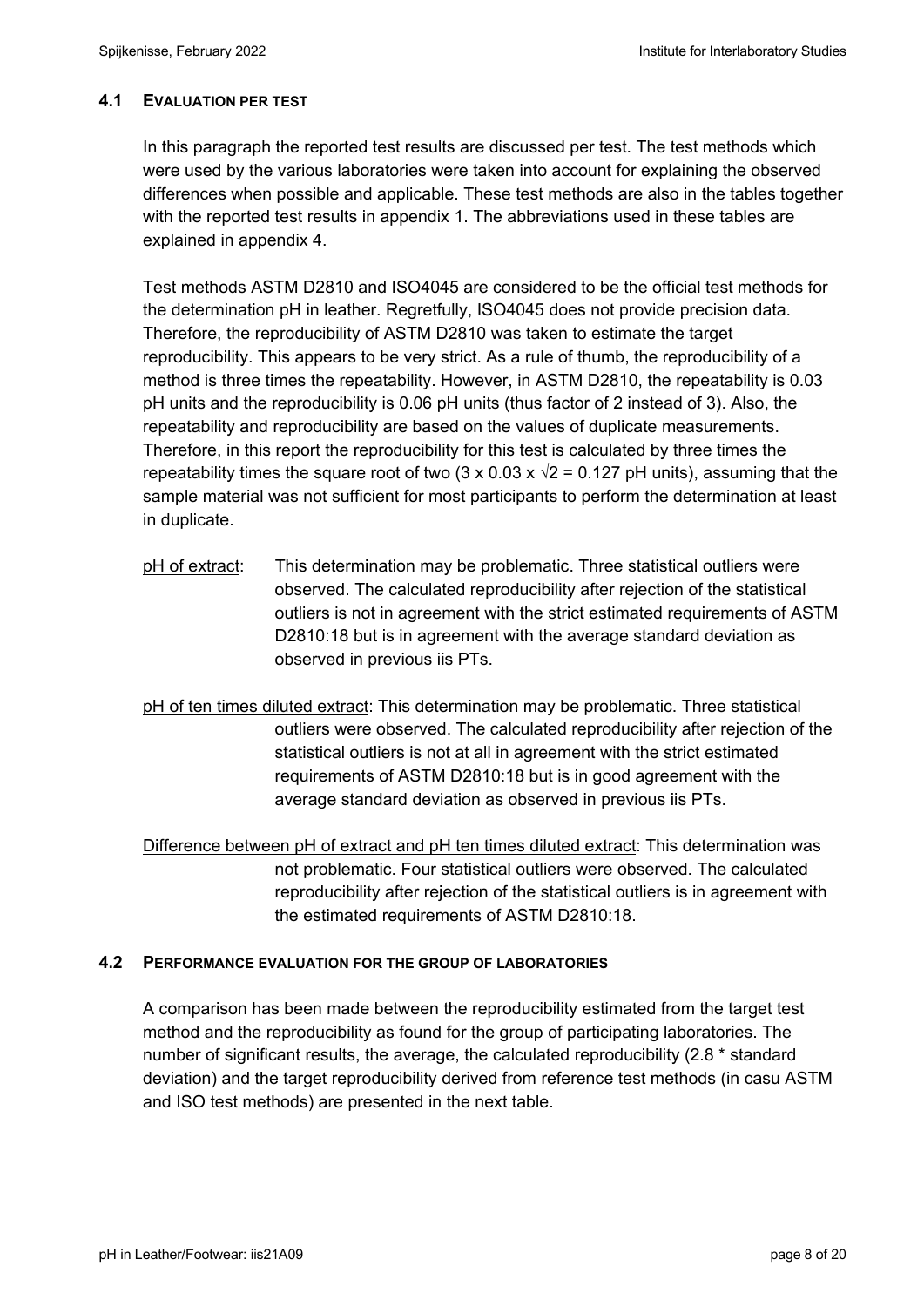| Parameter                       | unit                     | n  | average | $2.8 * sd$ | R(lit) |
|---------------------------------|--------------------------|----|---------|------------|--------|
| pH of extract                   |                          | 89 | 3.72    | 0.17       | 0.13   |
| pH of extract ten times diluted | $\overline{\phantom{0}}$ | 84 | 4.19    | 0.27       | 0.13   |
| Difference in pH                | $\overline{\phantom{0}}$ | 84 | 0.47    | 0.18       | 0.18   |

Table 3: reproducibilities of test on sample #21770

Without further statistical calculations, it can be concluded that the group of participating laboratories have some difficulties with the determination of the pH. See also the discussions in paragraphs 4.1 and 5.

### **4.3 COMPARISON OF THE PROFICIENCY TEST OF NOVEMBER 2021 WITH PREVIOUS PTS**

|                                    | November<br>2021 | November<br>2020 | November<br>2019 | November<br>2018 | November<br>2017 |
|------------------------------------|------------------|------------------|------------------|------------------|------------------|
| Number of reporting laboratories   | 92               | 106              | 136              | 114              | 102              |
| Number of test results             | 267              | 356              | 441              | 396              | 378              |
| Number of statistical outliers     | 10               | 14               | 17               | 12               | 16               |
| Percentage of statistical outliers | 3.7%             | 3.9%             | 3.9%             | 3.0%             | 4.2%             |

Table 4: comparison with previous proficiency tests

The performance of the determinations of the proficiency test was compared expressed as relative standard deviation (RSD) of the PTs, see below table.

| Parameter                       | Novemberl<br>2021 | 2020 | November   November<br>2019 | 2013-<br>2018          | Target<br>$ $ pH 4.8-3.3 iis PTs* | <b>RSD</b> |
|---------------------------------|-------------------|------|-----------------------------|------------------------|-----------------------------------|------------|
| pH of extract                   | $1.6\%$           | 2.3% | 2.5%                        | $1.7 - 3.2\%$          | $0.9 - 1.4\%$                     | $2.4\%$    |
| pH of extract ten times diluted | 2.3%              | 3.3% | 2.3%                        | $2.3 - 3.0\%$ 0.9-1.4% |                                   | 2.6%       |

Table 5: development of uncertainties over the years

\*) the average relative standard deviation obtained from seven iis PTs of pH in leather test data from 2014 - 2020

The uncertainties for the 2021 PT are smaller to the uncertainties of the PT of 2020. The determinations are not in agreement with the uncertainties as mentioned in the respective reference test method. These targets are most likely too strict to be met. However, both determinations are in agreement with the average relative standard deviation based on the iis PTs of previous years.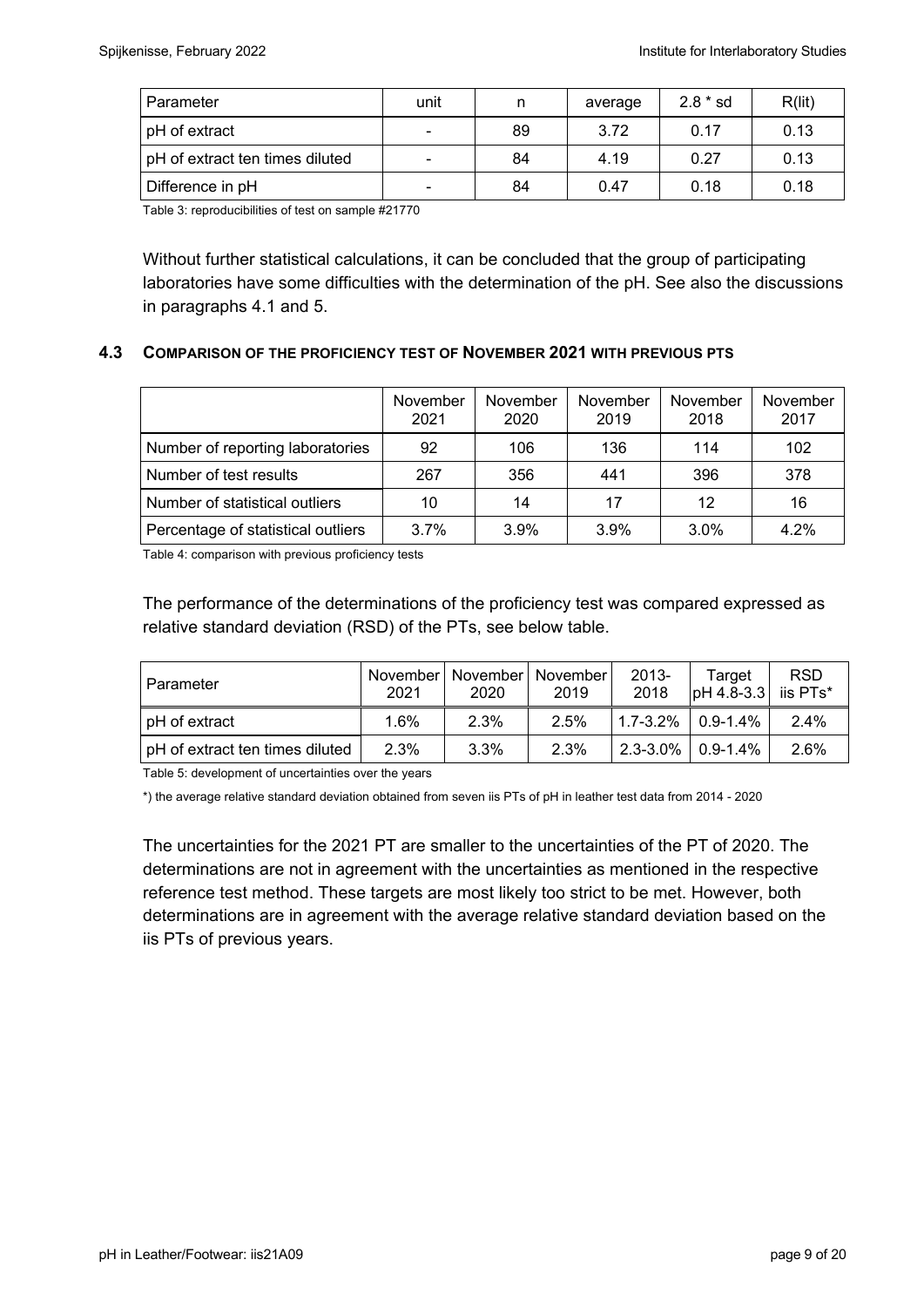### **4.4 EVALUATION OF THE ANALYTICAL DETAILS**

The reported details of the analytical test methods are listed in appendix 2. Eighty-seven participants reported the analytical details that were requested. The following can be summarized:

- About 85% of all laboratories reported to be accredited for the determination of pH in leather.
- About 55% used the sample as received and 45% further cut the sample.
- About 70% of the participants reported to have used 5 grams for intake. About 20% reported to have used less than 5 grams and about 10% reported to have used more.
- Over 90% of the participants did not use an additional step to wet the samples.

No effect was observed on the averages or variation between reported test results.

### **5 DISCUSSION**

Two different test methods are available to determine the pH in leather, ASTM D2810 and ISO4045. The difference between both test methods is the dilution of the extract (10 times) in ISO4045 when the pH of the undiluted extract is not between 4.00 and 10.00. All participants reported a test result below 4.00. Four participants did not report a test result for the dilution of the extract (10 times), while three reported to have performed another test method than ISO4045. None of the participants mentioned to use method ASTM D2810.

### **6 CONCLUSION**

The variation observed for the determinations in this interlaboratory study can be caused by the pretreatment by the laboratories of the sample and/or by the performance of the analysis. Consequently, the reproducibility cannot be improved by only one change in the analysis. Each laboratory has to evaluate its performance in this study and make decisions about necessary corrective actions. Therefore, participation on a regular basis in this scheme could be helpful to improve the performance and thus increase of the quality of the analytical results.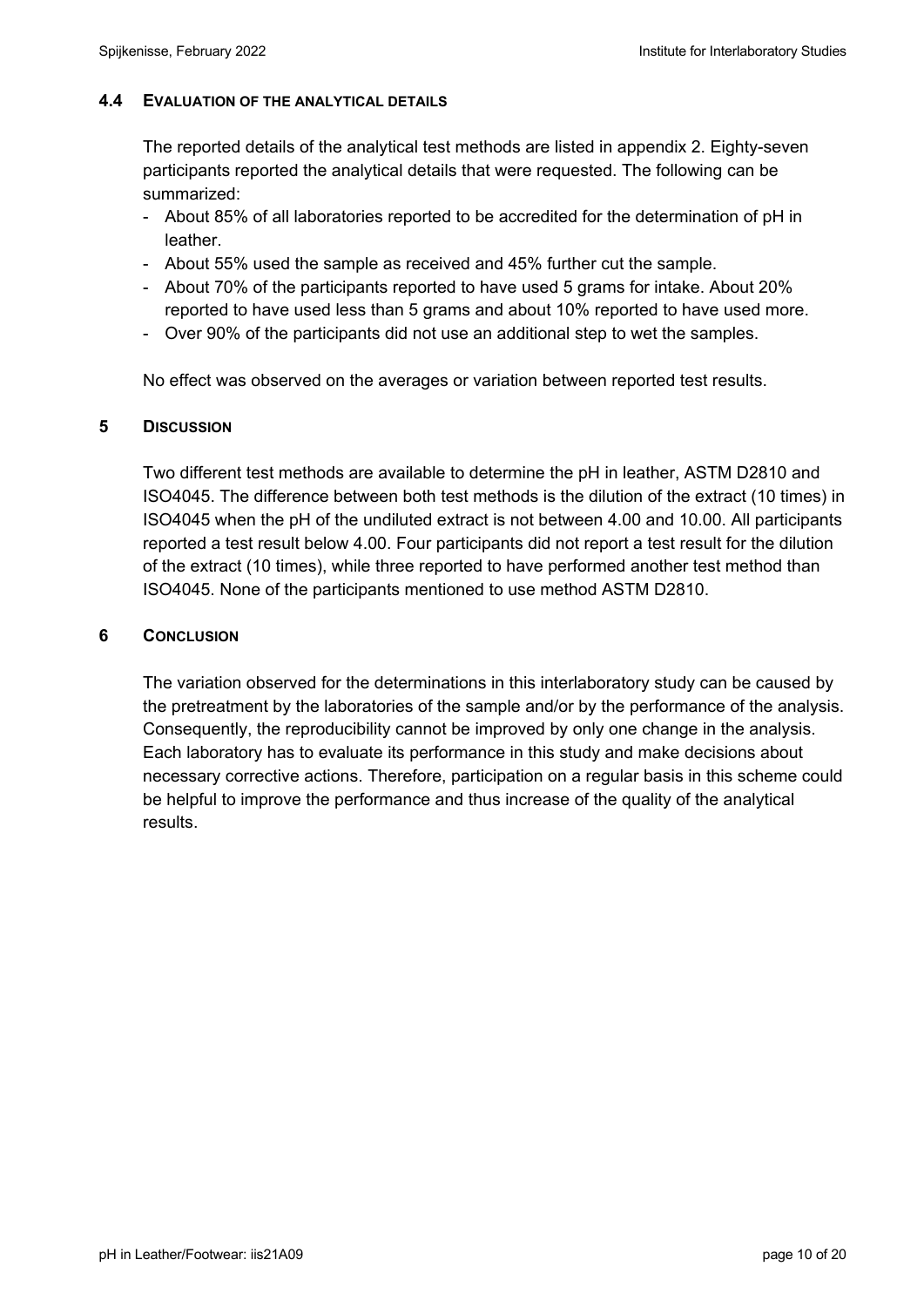#### **APPENDIX 1**

#### Determination of pH of extract on sample #21770; unitless results

| lab          | .<br>method        | value          | .<br>mark  | z(targ)            | remarks              |
|--------------|--------------------|----------------|------------|--------------------|----------------------|
| 110          | ISO4045            | 3.64           |            | $-1.77$            |                      |
| 210          | ISO4045            | 3.75           |            | 0.65               |                      |
| 339          | ISO4045            | 3.75           |            | 0.65               |                      |
| 362          | ISO4045            | 3.68           |            | $-0.89$            |                      |
| 551          | ISO4045            | 3.733          |            | 0.27               |                      |
| 623          | ISO4045            | 3.75           |            | 0.65               |                      |
| 840          | ISO4045            | 3.72           |            | $-0.01$            |                      |
| 841          | ISO4045            | 3.75           |            | 0.65               |                      |
| 2108         | ISO3071            | 3.7            |            | $-0.45$            |                      |
| 2115         | ISO4045            | 3.785          |            | 1.42               |                      |
| 2118         | ISO4045            | 3.74           |            | 0.43               |                      |
| 2129         | ISO4045            | 3.81           |            | 1.97               |                      |
| 2132         | ISO4045            | 3.68           |            | $-0.89$            |                      |
| 2138<br>2159 | ISO4045<br>ISO4045 | 3.70<br>3.70   |            | $-0.45$<br>$-0.45$ |                      |
| 2165         | ISO4045            | 3.72           |            | $-0.01$            |                      |
| 2213         | ISO4045            | 3.77           |            | 1.09               |                      |
| 2216         | ISO4045            | 3.77           |            | 1.09               |                      |
| 2220         |                    | -----          |            | -----              |                      |
| 2230         | ISO4045            | 3.8            |            | 1.75               |                      |
| 2241         | <b>ISO4045</b>     | 3.720          |            | $-0.01$            |                      |
| 2247         | ISO4045            | 3.80           |            | 1.75               |                      |
| 2293         | ISO4045            | 3.54           |            | $-3.97$            |                      |
| 2295         | ISO4045            | 3.7            |            | $-0.45$            |                      |
| 2297         | ISO4045            | 3.70           |            | $-0.45$            |                      |
| 2301         | ISO4045            | 3.83           |            | 2.41               |                      |
| 2310         | ISO4045            | 3.6            |            | $-2.65$            |                      |
| 2311         | ISO4045            | 3.67           |            | $-1.11$            |                      |
| 2330<br>2347 | ISO4045<br>ISO4045 | 3.634<br>3.69  |            | $-1.90$<br>$-0.67$ |                      |
| 2350         | ISO4045            | 3.76           |            | 0.87               |                      |
| 2352         | ISO4045            | 3.71           |            | $-0.23$            |                      |
| 2358         | ISO4045            | 3.72           |            | $-0.01$            |                      |
| 2360         | ISO4045            | 3.80           |            | 1.75               |                      |
| 2364         | ISO4045            | 3.675          |            | $-1.00$            |                      |
| 2365         | ISO4045            | 3.69           |            | $-0.67$            |                      |
| 2366         | ISO4045            | 3.70           |            | $-0.45$            |                      |
| 2367         | ISO4045            | 3.70           |            | $-0.45$            |                      |
| 2370         | ISO4045            | 3.76           |            | 0.87               |                      |
| 2373         | ISO4045            | 3.72           |            | $-0.01$            |                      |
| 2375         | ISO4045            | 3.8            |            | 1.75               |                      |
| 2378         | ISO4045            | 3.75           |            | 0.65               |                      |
| 2379<br>2380 | ISO4045<br>ISO4045 | 3.755<br>3.62  |            | 0.76<br>$-2.21$    |                      |
| 2381         | ISO4045            | 3.63           |            | $-1.99$            |                      |
| 2385         | <b>ISO4045</b>     | 3.79           |            | 1.53               |                      |
| 2390         | ISO4045            | 3.65           |            | $-1.55$            |                      |
| 2449         |                    | 3.71           |            | $-0.23$            |                      |
| 2452         | ISO4045            | 3.715          |            | $-0.12$            |                      |
| 2453         | ISO4045            | 3.7            |            | $-0.45$            |                      |
| 2455         | ISO4045            | 3.445          | R(0.05)    | $-6.06$            |                      |
| 2459         | ISO4045            | 3.694          |            | $-0.58$            |                      |
| 2475         | ISO4045            | 3.665          |            | $-1.22$            |                      |
| 2492         | In house           | 3.74           |            | 0.43               |                      |
| 2501<br>2511 | ISO4045<br>ISO4045 | 3.865<br>3.722 |            | 3.18<br>0.03       |                      |
| 2532         | ISO4045            | 3.76           |            | 0.87               |                      |
| 2560         | ISO4045            | 3.71           |            | $-0.23$            |                      |
| 2561         | ISO4045            | 3.665          |            | $-1.22$            |                      |
| 2590         | ISO4045            | 3.78           |            | 1.31               |                      |
| 2591         | ISO4045            | 3.6            |            | $-2.65$            |                      |
| 2612         | ISO4045            | 3.704          |            | $-0.36$            |                      |
| 2639         | QB/T2724           | 3.70           |            | $-0.45$            |                      |
| 2643         | ISO4045            | 3.70           |            | $-0.45$            |                      |
| 2674         | ISO4045            | 3.74           |            | 0.43               |                      |
| 2675         | ISO4045            | 3.74           |            | 0.43               |                      |
| 2695         | ISO4045            | 3.96           | C, R(0.05) | 5.27               | first reported: 4.05 |
| 2711         | ISO4045            | 3.832          |            | 2.45               |                      |
| 2727<br>2741 | ISO4045<br>ISO4045 | 3.69<br>3.74   |            | $-0.67$<br>0.43    |                      |
| 2789         | ISO4045            | 3.705          |            | $-0.34$            |                      |
| 2806         | ISO4045            | 3.70           |            | $-0.45$            |                      |
| 2852         | ISO4045            | 3.82           |            | 2.19               |                      |
| 2858         | ISO4045            | 3.568          |            | $-3.36$            |                      |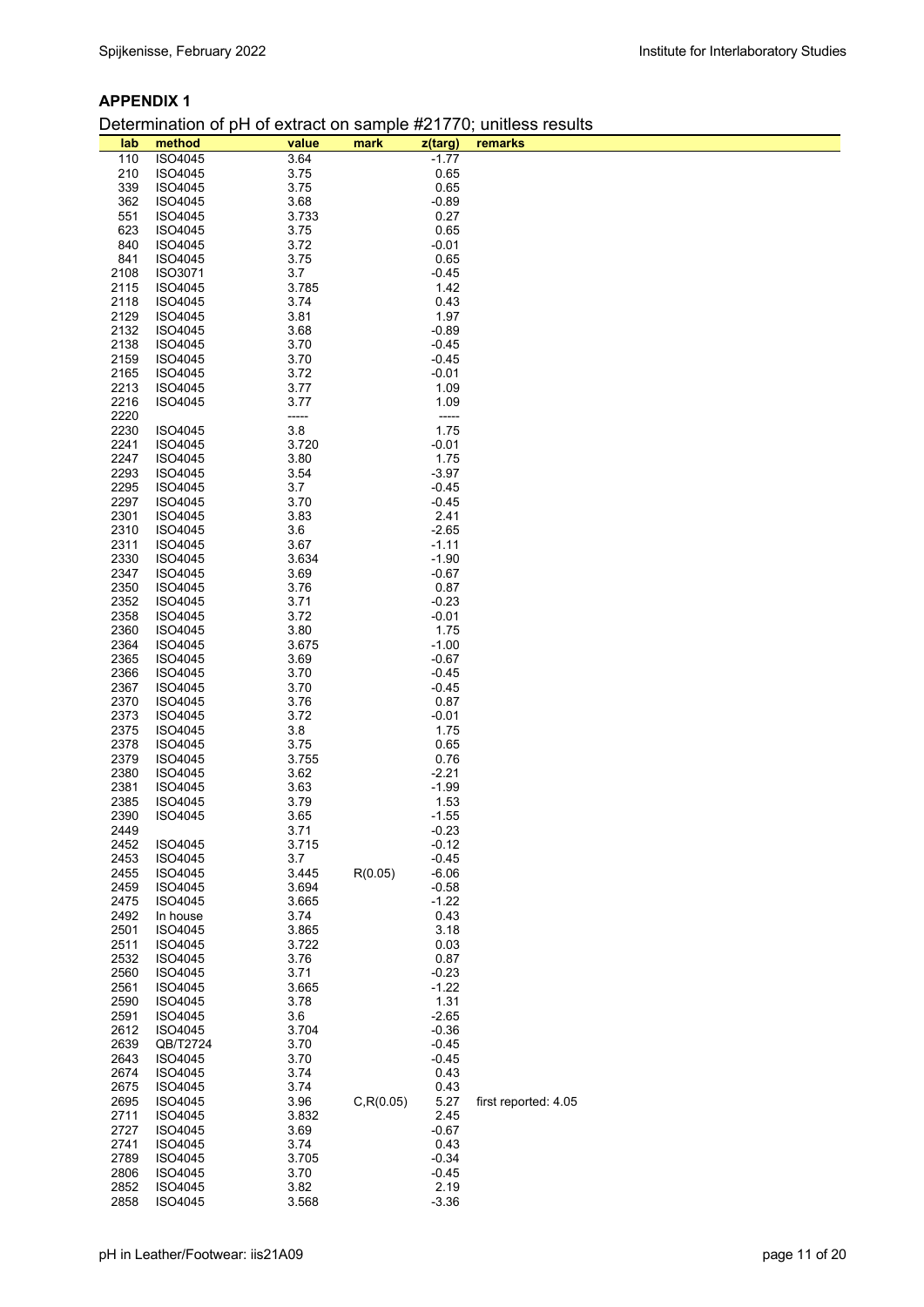| lab  | method            | value  | mark         | z(targ) | remarks |
|------|-------------------|--------|--------------|---------|---------|
| 2904 | ISO4045           | 3.71   |              | $-0.23$ |         |
| 2953 | ISO4045           | 3.71   |              | $-0.23$ |         |
| 2959 | ISO4045           | 3.71   |              | $-0.23$ |         |
| 2966 | ISO4045           | 3.75   |              | 0.65    |         |
| 2967 | ISO4045           | 3.65   |              | $-1.55$ |         |
| 2977 | ISO4045           | 3.81   |              | 1.97    |         |
| 2985 |                   | -----  |              | -----   |         |
| 3100 | ISO4045           | 3.59   |              | $-2.87$ |         |
| 3116 | ISO4045           | 3.73   |              | 0.21    |         |
| 3160 | ISO4045           | 3.70   |              | $-0.45$ |         |
| 3172 | ISO4045           | 3.71   |              | $-0.23$ |         |
| 3176 | ISO4045           | 3.82   |              | 2.19    |         |
| 3200 | ISO4045           | 3.96   | R(0.05)      | 5.27    |         |
| 3209 | ISO4045           | 3.75   |              | 0.65    |         |
| 3210 | ISO4045           | 3.77   |              | 1.09    |         |
| 3228 | ISO4045           | 3.75   |              | 0.65    |         |
| 3230 | ISO4045           | 3.69   |              | $-0.67$ |         |
| 3237 | ISO4045           | 3.81   |              | 1.97    |         |
| 3248 | ISO4045           | 3.75   |              | 0.65    |         |
| 3250 | ISO4045           | 3.69   |              | $-0.67$ |         |
|      |                   | OK     |              |         |         |
|      | normality<br>n    | 89     |              |         |         |
|      | outliers          | 3      |              |         |         |
|      | mean $(n)$        | 3.721  |              |         |         |
|      | st. dev. (n)      | 0.0603 | $RSD = 1.6%$ |         |         |
|      | R(calc.)          | 0.169  |              |         |         |
|      | st.dev.(D2810:18) | 0.0455 |              |         |         |
|      | R(D2810:18)       | 0.127  |              |         |         |
| Comp |                   |        |              |         |         |
|      | R(iis PTs)        | 0.253  |              |         |         |



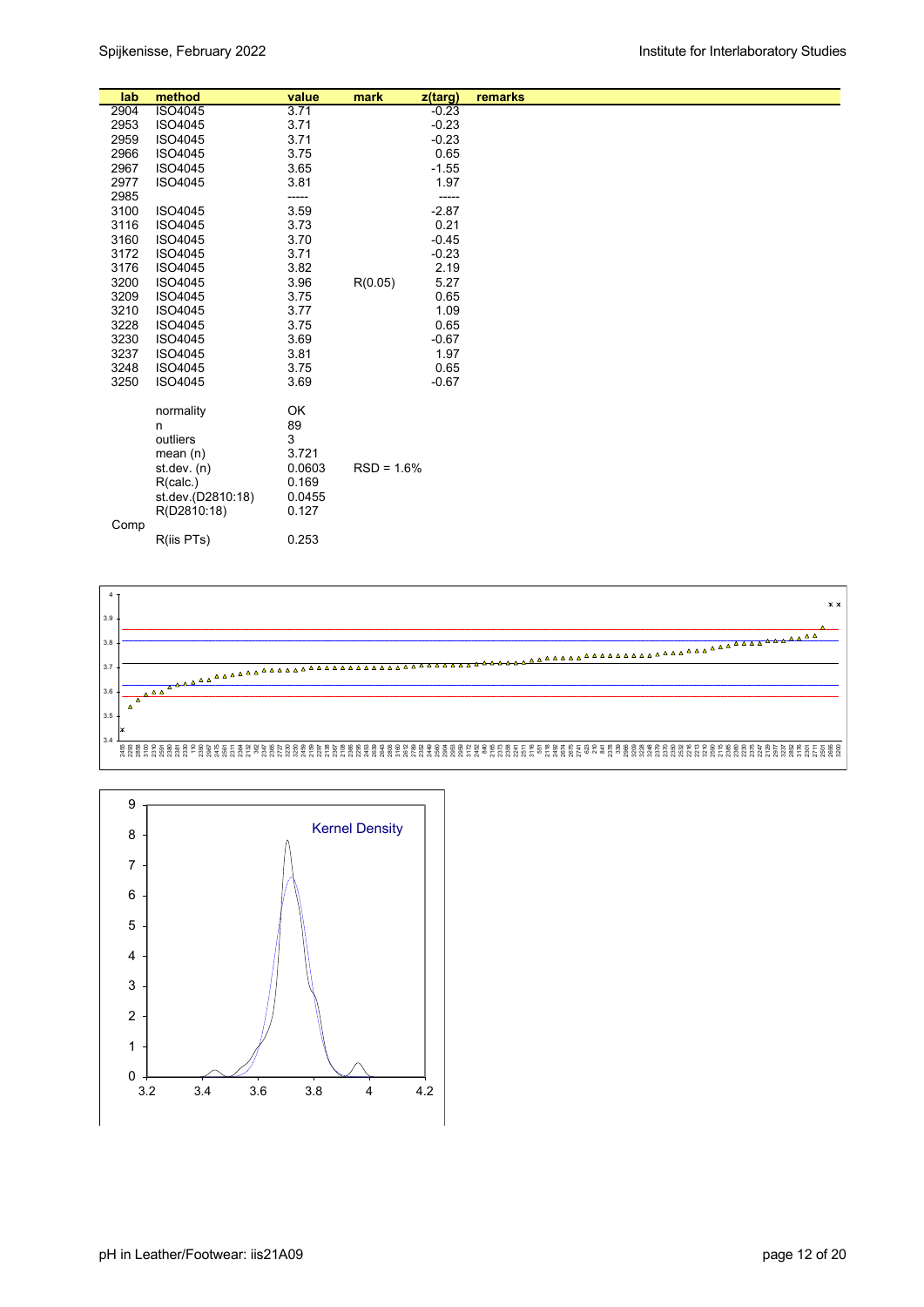## Determination of pH of ten times diluted extract on sample #21770; unitless results

| 4.05<br>$-3.18$<br>110<br>ISO4045<br>4.30<br>2.32<br>210<br>ISO4045<br>$\mathsf C$<br>339<br>ISO4045<br>4.23<br>0.78<br>first reported: 20.4<br>362<br>3.96<br>$-5.16$<br><b>ISO4045</b><br>551<br>4.043<br>$-3.34$<br><b>ISO4045</b><br>623<br>4.22<br><b>ISO4045</b><br>0.56<br>840<br>4.19<br>$-0.10$<br>ISO4045<br>841<br><b>ISO4045</b><br>4.21<br>0.34<br>2108<br>-----<br>-----<br>4.260<br>2115<br>1.44<br><b>ISO4045</b><br>4.20<br>0.12<br>2118<br>ISO4045<br>2129<br>4.30<br>2.32<br>ISO4045<br>2132<br>4.34<br>3.20<br><b>ISO4045</b><br>2138<br>1.22<br><b>ISO4045</b><br>4.25<br>0.12<br>2159<br>4.20<br><b>ISO4045</b><br>2165<br>4.18<br>$-0.32$<br><b>ISO4045</b><br>2213<br>4.21<br>0.34<br><b>ISO4045</b><br>2216<br>4.25<br>1.22<br>ISO4045<br>2220<br>-----<br>-----<br>4.3<br>2.32<br>2230<br>2241<br>4.192<br>$-0.06$<br><b>ISO4045</b><br>2247<br>4.65<br>R(0.01)<br><b>ISO4045</b><br>10.02<br>2293<br><b>ISO4045</b><br>4.15<br>$-0.98$<br>2295<br>4.2<br>0.12<br><b>ISO4045</b><br>2297<br>4.20<br>0.12<br>ISO4045<br>2301<br>-----<br>-----<br>4.1<br>2310<br>ISO4045<br>$-2.08$<br>2311<br>4.10<br>ISO4045<br>$-2.08$<br>2330<br>4.076<br>$-2.61$<br><b>ISO4045</b><br>2347<br>4.16<br>$-0.76$<br><b>ISO4045</b><br>2350<br>4.28<br>ISO4045<br>1.88<br>2352<br>4.17<br>$-0.54$<br><b>ISO4045</b><br>2358<br>4.28<br>1.88<br><b>ISO4045</b><br>2360<br>4.30<br>2.32<br><b>ISO4045</b><br>2364<br>4.071<br>$-2.72$<br><b>ISO4045</b><br>2365<br><b>ISO4045</b><br>4.16<br>$-0.76$<br>2366<br>4.18<br>$-0.32$<br><b>ISO4045</b><br>2367<br><b>ISO4045</b><br>4.10<br>$-2.08$<br>2370<br>4.18<br>$-0.32$<br><b>ISO4045</b><br>2373<br>4.14<br>$-1.20$<br><b>ISO4045</b><br>2375<br>ISO4045<br>4.1<br>$-2.08$<br>2378<br>4.25<br>1.22<br><b>ISO4045</b><br>2379<br>4.22<br>0.56<br><b>ISO4045</b><br>2380<br>4.07<br>ISO4045<br>$-2.74$<br>2381<br>4.07<br><b>ISO4045</b><br>-2.74<br>2385<br>1.22<br>ISO4045<br>4.25<br>2390<br>4.12<br>$-1.64$<br><b>ISO4045</b><br>4.17<br>2449<br>$-0.54$<br>2452<br>ISO4045<br>4.185<br>$-0.21$<br>2453<br>-----<br>3.840<br>$-7.80$<br>2455<br>ISO4045<br>R(0.05)<br>2459<br>ISO4045<br>4.183<br>$-0.26$<br>2475<br>$-1.38$<br><b>ISO4045</b><br>4.132<br>2492<br>4.33<br>2.98<br>In house<br>2501<br>ISO4045<br>4.440<br>5.40<br>2511<br>ISO4045<br>4.173<br>$-0.48$<br>2532<br>ISO4045<br>4.26<br>1.44<br>2560<br>4.22<br>ISO4045<br>0.56<br>3.88<br>2561<br>ISO4045<br>$-6.92$<br>2590<br>4.25<br>1.22<br>ISO4045<br>3.5<br>2591<br>ISO4045<br>R(0.01)<br>$-15.28$<br>2612<br>ISO4045<br>4.142<br>$-1.16$<br>2639<br>4.10<br>QB/T2724<br>$-2.08$<br>2643<br>ISO4045<br>4.46<br>5.84<br>2674<br>$-0.10$<br>ISO4045<br>4.19<br>2675<br>4.21<br>0.34<br><b>ISO4045</b><br>2695<br>-----<br>-----<br>4.233<br>0.84<br>2711<br><b>ISO4045</b><br>4.22<br>0.56<br>2727<br>ISO4045<br>4.23<br>2741<br>0.78<br><b>ISO4045</b><br>2789<br>4.220<br>ISO4045<br>0.56<br>2806<br>ISO4045<br>4.12<br>$-1.64$<br>2852<br>4.32<br>2.76<br>ISO4045 | lab  | method  | value | mark | z(targ) | remarks |
|-----------------------------------------------------------------------------------------------------------------------------------------------------------------------------------------------------------------------------------------------------------------------------------------------------------------------------------------------------------------------------------------------------------------------------------------------------------------------------------------------------------------------------------------------------------------------------------------------------------------------------------------------------------------------------------------------------------------------------------------------------------------------------------------------------------------------------------------------------------------------------------------------------------------------------------------------------------------------------------------------------------------------------------------------------------------------------------------------------------------------------------------------------------------------------------------------------------------------------------------------------------------------------------------------------------------------------------------------------------------------------------------------------------------------------------------------------------------------------------------------------------------------------------------------------------------------------------------------------------------------------------------------------------------------------------------------------------------------------------------------------------------------------------------------------------------------------------------------------------------------------------------------------------------------------------------------------------------------------------------------------------------------------------------------------------------------------------------------------------------------------------------------------------------------------------------------------------------------------------------------------------------------------------------------------------------------------------------------------------------------------------------------------------------------------------------------------------------------------------------------------------------------------------------------------------------------------------------------------------------------------------------------------------------------------------------------------------------------------------------------------------------------------------------------------------------------------------------------------------------------------------------------------------------------------------------------------------------------------------------------------|------|---------|-------|------|---------|---------|
|                                                                                                                                                                                                                                                                                                                                                                                                                                                                                                                                                                                                                                                                                                                                                                                                                                                                                                                                                                                                                                                                                                                                                                                                                                                                                                                                                                                                                                                                                                                                                                                                                                                                                                                                                                                                                                                                                                                                                                                                                                                                                                                                                                                                                                                                                                                                                                                                                                                                                                                                                                                                                                                                                                                                                                                                                                                                                                                                                                                                     |      |         |       |      |         |         |
|                                                                                                                                                                                                                                                                                                                                                                                                                                                                                                                                                                                                                                                                                                                                                                                                                                                                                                                                                                                                                                                                                                                                                                                                                                                                                                                                                                                                                                                                                                                                                                                                                                                                                                                                                                                                                                                                                                                                                                                                                                                                                                                                                                                                                                                                                                                                                                                                                                                                                                                                                                                                                                                                                                                                                                                                                                                                                                                                                                                                     |      |         |       |      |         |         |
|                                                                                                                                                                                                                                                                                                                                                                                                                                                                                                                                                                                                                                                                                                                                                                                                                                                                                                                                                                                                                                                                                                                                                                                                                                                                                                                                                                                                                                                                                                                                                                                                                                                                                                                                                                                                                                                                                                                                                                                                                                                                                                                                                                                                                                                                                                                                                                                                                                                                                                                                                                                                                                                                                                                                                                                                                                                                                                                                                                                                     |      |         |       |      |         |         |
|                                                                                                                                                                                                                                                                                                                                                                                                                                                                                                                                                                                                                                                                                                                                                                                                                                                                                                                                                                                                                                                                                                                                                                                                                                                                                                                                                                                                                                                                                                                                                                                                                                                                                                                                                                                                                                                                                                                                                                                                                                                                                                                                                                                                                                                                                                                                                                                                                                                                                                                                                                                                                                                                                                                                                                                                                                                                                                                                                                                                     |      |         |       |      |         |         |
|                                                                                                                                                                                                                                                                                                                                                                                                                                                                                                                                                                                                                                                                                                                                                                                                                                                                                                                                                                                                                                                                                                                                                                                                                                                                                                                                                                                                                                                                                                                                                                                                                                                                                                                                                                                                                                                                                                                                                                                                                                                                                                                                                                                                                                                                                                                                                                                                                                                                                                                                                                                                                                                                                                                                                                                                                                                                                                                                                                                                     |      |         |       |      |         |         |
|                                                                                                                                                                                                                                                                                                                                                                                                                                                                                                                                                                                                                                                                                                                                                                                                                                                                                                                                                                                                                                                                                                                                                                                                                                                                                                                                                                                                                                                                                                                                                                                                                                                                                                                                                                                                                                                                                                                                                                                                                                                                                                                                                                                                                                                                                                                                                                                                                                                                                                                                                                                                                                                                                                                                                                                                                                                                                                                                                                                                     |      |         |       |      |         |         |
|                                                                                                                                                                                                                                                                                                                                                                                                                                                                                                                                                                                                                                                                                                                                                                                                                                                                                                                                                                                                                                                                                                                                                                                                                                                                                                                                                                                                                                                                                                                                                                                                                                                                                                                                                                                                                                                                                                                                                                                                                                                                                                                                                                                                                                                                                                                                                                                                                                                                                                                                                                                                                                                                                                                                                                                                                                                                                                                                                                                                     |      |         |       |      |         |         |
|                                                                                                                                                                                                                                                                                                                                                                                                                                                                                                                                                                                                                                                                                                                                                                                                                                                                                                                                                                                                                                                                                                                                                                                                                                                                                                                                                                                                                                                                                                                                                                                                                                                                                                                                                                                                                                                                                                                                                                                                                                                                                                                                                                                                                                                                                                                                                                                                                                                                                                                                                                                                                                                                                                                                                                                                                                                                                                                                                                                                     |      |         |       |      |         |         |
|                                                                                                                                                                                                                                                                                                                                                                                                                                                                                                                                                                                                                                                                                                                                                                                                                                                                                                                                                                                                                                                                                                                                                                                                                                                                                                                                                                                                                                                                                                                                                                                                                                                                                                                                                                                                                                                                                                                                                                                                                                                                                                                                                                                                                                                                                                                                                                                                                                                                                                                                                                                                                                                                                                                                                                                                                                                                                                                                                                                                     |      |         |       |      |         |         |
|                                                                                                                                                                                                                                                                                                                                                                                                                                                                                                                                                                                                                                                                                                                                                                                                                                                                                                                                                                                                                                                                                                                                                                                                                                                                                                                                                                                                                                                                                                                                                                                                                                                                                                                                                                                                                                                                                                                                                                                                                                                                                                                                                                                                                                                                                                                                                                                                                                                                                                                                                                                                                                                                                                                                                                                                                                                                                                                                                                                                     |      |         |       |      |         |         |
|                                                                                                                                                                                                                                                                                                                                                                                                                                                                                                                                                                                                                                                                                                                                                                                                                                                                                                                                                                                                                                                                                                                                                                                                                                                                                                                                                                                                                                                                                                                                                                                                                                                                                                                                                                                                                                                                                                                                                                                                                                                                                                                                                                                                                                                                                                                                                                                                                                                                                                                                                                                                                                                                                                                                                                                                                                                                                                                                                                                                     |      |         |       |      |         |         |
|                                                                                                                                                                                                                                                                                                                                                                                                                                                                                                                                                                                                                                                                                                                                                                                                                                                                                                                                                                                                                                                                                                                                                                                                                                                                                                                                                                                                                                                                                                                                                                                                                                                                                                                                                                                                                                                                                                                                                                                                                                                                                                                                                                                                                                                                                                                                                                                                                                                                                                                                                                                                                                                                                                                                                                                                                                                                                                                                                                                                     |      |         |       |      |         |         |
|                                                                                                                                                                                                                                                                                                                                                                                                                                                                                                                                                                                                                                                                                                                                                                                                                                                                                                                                                                                                                                                                                                                                                                                                                                                                                                                                                                                                                                                                                                                                                                                                                                                                                                                                                                                                                                                                                                                                                                                                                                                                                                                                                                                                                                                                                                                                                                                                                                                                                                                                                                                                                                                                                                                                                                                                                                                                                                                                                                                                     |      |         |       |      |         |         |
|                                                                                                                                                                                                                                                                                                                                                                                                                                                                                                                                                                                                                                                                                                                                                                                                                                                                                                                                                                                                                                                                                                                                                                                                                                                                                                                                                                                                                                                                                                                                                                                                                                                                                                                                                                                                                                                                                                                                                                                                                                                                                                                                                                                                                                                                                                                                                                                                                                                                                                                                                                                                                                                                                                                                                                                                                                                                                                                                                                                                     |      |         |       |      |         |         |
|                                                                                                                                                                                                                                                                                                                                                                                                                                                                                                                                                                                                                                                                                                                                                                                                                                                                                                                                                                                                                                                                                                                                                                                                                                                                                                                                                                                                                                                                                                                                                                                                                                                                                                                                                                                                                                                                                                                                                                                                                                                                                                                                                                                                                                                                                                                                                                                                                                                                                                                                                                                                                                                                                                                                                                                                                                                                                                                                                                                                     |      |         |       |      |         |         |
|                                                                                                                                                                                                                                                                                                                                                                                                                                                                                                                                                                                                                                                                                                                                                                                                                                                                                                                                                                                                                                                                                                                                                                                                                                                                                                                                                                                                                                                                                                                                                                                                                                                                                                                                                                                                                                                                                                                                                                                                                                                                                                                                                                                                                                                                                                                                                                                                                                                                                                                                                                                                                                                                                                                                                                                                                                                                                                                                                                                                     |      |         |       |      |         |         |
|                                                                                                                                                                                                                                                                                                                                                                                                                                                                                                                                                                                                                                                                                                                                                                                                                                                                                                                                                                                                                                                                                                                                                                                                                                                                                                                                                                                                                                                                                                                                                                                                                                                                                                                                                                                                                                                                                                                                                                                                                                                                                                                                                                                                                                                                                                                                                                                                                                                                                                                                                                                                                                                                                                                                                                                                                                                                                                                                                                                                     |      |         |       |      |         |         |
|                                                                                                                                                                                                                                                                                                                                                                                                                                                                                                                                                                                                                                                                                                                                                                                                                                                                                                                                                                                                                                                                                                                                                                                                                                                                                                                                                                                                                                                                                                                                                                                                                                                                                                                                                                                                                                                                                                                                                                                                                                                                                                                                                                                                                                                                                                                                                                                                                                                                                                                                                                                                                                                                                                                                                                                                                                                                                                                                                                                                     |      |         |       |      |         |         |
|                                                                                                                                                                                                                                                                                                                                                                                                                                                                                                                                                                                                                                                                                                                                                                                                                                                                                                                                                                                                                                                                                                                                                                                                                                                                                                                                                                                                                                                                                                                                                                                                                                                                                                                                                                                                                                                                                                                                                                                                                                                                                                                                                                                                                                                                                                                                                                                                                                                                                                                                                                                                                                                                                                                                                                                                                                                                                                                                                                                                     |      |         |       |      |         |         |
|                                                                                                                                                                                                                                                                                                                                                                                                                                                                                                                                                                                                                                                                                                                                                                                                                                                                                                                                                                                                                                                                                                                                                                                                                                                                                                                                                                                                                                                                                                                                                                                                                                                                                                                                                                                                                                                                                                                                                                                                                                                                                                                                                                                                                                                                                                                                                                                                                                                                                                                                                                                                                                                                                                                                                                                                                                                                                                                                                                                                     |      |         |       |      |         |         |
|                                                                                                                                                                                                                                                                                                                                                                                                                                                                                                                                                                                                                                                                                                                                                                                                                                                                                                                                                                                                                                                                                                                                                                                                                                                                                                                                                                                                                                                                                                                                                                                                                                                                                                                                                                                                                                                                                                                                                                                                                                                                                                                                                                                                                                                                                                                                                                                                                                                                                                                                                                                                                                                                                                                                                                                                                                                                                                                                                                                                     |      |         |       |      |         |         |
|                                                                                                                                                                                                                                                                                                                                                                                                                                                                                                                                                                                                                                                                                                                                                                                                                                                                                                                                                                                                                                                                                                                                                                                                                                                                                                                                                                                                                                                                                                                                                                                                                                                                                                                                                                                                                                                                                                                                                                                                                                                                                                                                                                                                                                                                                                                                                                                                                                                                                                                                                                                                                                                                                                                                                                                                                                                                                                                                                                                                     |      |         |       |      |         |         |
|                                                                                                                                                                                                                                                                                                                                                                                                                                                                                                                                                                                                                                                                                                                                                                                                                                                                                                                                                                                                                                                                                                                                                                                                                                                                                                                                                                                                                                                                                                                                                                                                                                                                                                                                                                                                                                                                                                                                                                                                                                                                                                                                                                                                                                                                                                                                                                                                                                                                                                                                                                                                                                                                                                                                                                                                                                                                                                                                                                                                     |      |         |       |      |         |         |
|                                                                                                                                                                                                                                                                                                                                                                                                                                                                                                                                                                                                                                                                                                                                                                                                                                                                                                                                                                                                                                                                                                                                                                                                                                                                                                                                                                                                                                                                                                                                                                                                                                                                                                                                                                                                                                                                                                                                                                                                                                                                                                                                                                                                                                                                                                                                                                                                                                                                                                                                                                                                                                                                                                                                                                                                                                                                                                                                                                                                     |      |         |       |      |         |         |
|                                                                                                                                                                                                                                                                                                                                                                                                                                                                                                                                                                                                                                                                                                                                                                                                                                                                                                                                                                                                                                                                                                                                                                                                                                                                                                                                                                                                                                                                                                                                                                                                                                                                                                                                                                                                                                                                                                                                                                                                                                                                                                                                                                                                                                                                                                                                                                                                                                                                                                                                                                                                                                                                                                                                                                                                                                                                                                                                                                                                     |      |         |       |      |         |         |
|                                                                                                                                                                                                                                                                                                                                                                                                                                                                                                                                                                                                                                                                                                                                                                                                                                                                                                                                                                                                                                                                                                                                                                                                                                                                                                                                                                                                                                                                                                                                                                                                                                                                                                                                                                                                                                                                                                                                                                                                                                                                                                                                                                                                                                                                                                                                                                                                                                                                                                                                                                                                                                                                                                                                                                                                                                                                                                                                                                                                     |      |         |       |      |         |         |
|                                                                                                                                                                                                                                                                                                                                                                                                                                                                                                                                                                                                                                                                                                                                                                                                                                                                                                                                                                                                                                                                                                                                                                                                                                                                                                                                                                                                                                                                                                                                                                                                                                                                                                                                                                                                                                                                                                                                                                                                                                                                                                                                                                                                                                                                                                                                                                                                                                                                                                                                                                                                                                                                                                                                                                                                                                                                                                                                                                                                     |      |         |       |      |         |         |
|                                                                                                                                                                                                                                                                                                                                                                                                                                                                                                                                                                                                                                                                                                                                                                                                                                                                                                                                                                                                                                                                                                                                                                                                                                                                                                                                                                                                                                                                                                                                                                                                                                                                                                                                                                                                                                                                                                                                                                                                                                                                                                                                                                                                                                                                                                                                                                                                                                                                                                                                                                                                                                                                                                                                                                                                                                                                                                                                                                                                     |      |         |       |      |         |         |
|                                                                                                                                                                                                                                                                                                                                                                                                                                                                                                                                                                                                                                                                                                                                                                                                                                                                                                                                                                                                                                                                                                                                                                                                                                                                                                                                                                                                                                                                                                                                                                                                                                                                                                                                                                                                                                                                                                                                                                                                                                                                                                                                                                                                                                                                                                                                                                                                                                                                                                                                                                                                                                                                                                                                                                                                                                                                                                                                                                                                     |      |         |       |      |         |         |
|                                                                                                                                                                                                                                                                                                                                                                                                                                                                                                                                                                                                                                                                                                                                                                                                                                                                                                                                                                                                                                                                                                                                                                                                                                                                                                                                                                                                                                                                                                                                                                                                                                                                                                                                                                                                                                                                                                                                                                                                                                                                                                                                                                                                                                                                                                                                                                                                                                                                                                                                                                                                                                                                                                                                                                                                                                                                                                                                                                                                     |      |         |       |      |         |         |
|                                                                                                                                                                                                                                                                                                                                                                                                                                                                                                                                                                                                                                                                                                                                                                                                                                                                                                                                                                                                                                                                                                                                                                                                                                                                                                                                                                                                                                                                                                                                                                                                                                                                                                                                                                                                                                                                                                                                                                                                                                                                                                                                                                                                                                                                                                                                                                                                                                                                                                                                                                                                                                                                                                                                                                                                                                                                                                                                                                                                     |      |         |       |      |         |         |
|                                                                                                                                                                                                                                                                                                                                                                                                                                                                                                                                                                                                                                                                                                                                                                                                                                                                                                                                                                                                                                                                                                                                                                                                                                                                                                                                                                                                                                                                                                                                                                                                                                                                                                                                                                                                                                                                                                                                                                                                                                                                                                                                                                                                                                                                                                                                                                                                                                                                                                                                                                                                                                                                                                                                                                                                                                                                                                                                                                                                     |      |         |       |      |         |         |
|                                                                                                                                                                                                                                                                                                                                                                                                                                                                                                                                                                                                                                                                                                                                                                                                                                                                                                                                                                                                                                                                                                                                                                                                                                                                                                                                                                                                                                                                                                                                                                                                                                                                                                                                                                                                                                                                                                                                                                                                                                                                                                                                                                                                                                                                                                                                                                                                                                                                                                                                                                                                                                                                                                                                                                                                                                                                                                                                                                                                     |      |         |       |      |         |         |
|                                                                                                                                                                                                                                                                                                                                                                                                                                                                                                                                                                                                                                                                                                                                                                                                                                                                                                                                                                                                                                                                                                                                                                                                                                                                                                                                                                                                                                                                                                                                                                                                                                                                                                                                                                                                                                                                                                                                                                                                                                                                                                                                                                                                                                                                                                                                                                                                                                                                                                                                                                                                                                                                                                                                                                                                                                                                                                                                                                                                     |      |         |       |      |         |         |
|                                                                                                                                                                                                                                                                                                                                                                                                                                                                                                                                                                                                                                                                                                                                                                                                                                                                                                                                                                                                                                                                                                                                                                                                                                                                                                                                                                                                                                                                                                                                                                                                                                                                                                                                                                                                                                                                                                                                                                                                                                                                                                                                                                                                                                                                                                                                                                                                                                                                                                                                                                                                                                                                                                                                                                                                                                                                                                                                                                                                     |      |         |       |      |         |         |
|                                                                                                                                                                                                                                                                                                                                                                                                                                                                                                                                                                                                                                                                                                                                                                                                                                                                                                                                                                                                                                                                                                                                                                                                                                                                                                                                                                                                                                                                                                                                                                                                                                                                                                                                                                                                                                                                                                                                                                                                                                                                                                                                                                                                                                                                                                                                                                                                                                                                                                                                                                                                                                                                                                                                                                                                                                                                                                                                                                                                     |      |         |       |      |         |         |
|                                                                                                                                                                                                                                                                                                                                                                                                                                                                                                                                                                                                                                                                                                                                                                                                                                                                                                                                                                                                                                                                                                                                                                                                                                                                                                                                                                                                                                                                                                                                                                                                                                                                                                                                                                                                                                                                                                                                                                                                                                                                                                                                                                                                                                                                                                                                                                                                                                                                                                                                                                                                                                                                                                                                                                                                                                                                                                                                                                                                     |      |         |       |      |         |         |
|                                                                                                                                                                                                                                                                                                                                                                                                                                                                                                                                                                                                                                                                                                                                                                                                                                                                                                                                                                                                                                                                                                                                                                                                                                                                                                                                                                                                                                                                                                                                                                                                                                                                                                                                                                                                                                                                                                                                                                                                                                                                                                                                                                                                                                                                                                                                                                                                                                                                                                                                                                                                                                                                                                                                                                                                                                                                                                                                                                                                     |      |         |       |      |         |         |
|                                                                                                                                                                                                                                                                                                                                                                                                                                                                                                                                                                                                                                                                                                                                                                                                                                                                                                                                                                                                                                                                                                                                                                                                                                                                                                                                                                                                                                                                                                                                                                                                                                                                                                                                                                                                                                                                                                                                                                                                                                                                                                                                                                                                                                                                                                                                                                                                                                                                                                                                                                                                                                                                                                                                                                                                                                                                                                                                                                                                     |      |         |       |      |         |         |
|                                                                                                                                                                                                                                                                                                                                                                                                                                                                                                                                                                                                                                                                                                                                                                                                                                                                                                                                                                                                                                                                                                                                                                                                                                                                                                                                                                                                                                                                                                                                                                                                                                                                                                                                                                                                                                                                                                                                                                                                                                                                                                                                                                                                                                                                                                                                                                                                                                                                                                                                                                                                                                                                                                                                                                                                                                                                                                                                                                                                     |      |         |       |      |         |         |
|                                                                                                                                                                                                                                                                                                                                                                                                                                                                                                                                                                                                                                                                                                                                                                                                                                                                                                                                                                                                                                                                                                                                                                                                                                                                                                                                                                                                                                                                                                                                                                                                                                                                                                                                                                                                                                                                                                                                                                                                                                                                                                                                                                                                                                                                                                                                                                                                                                                                                                                                                                                                                                                                                                                                                                                                                                                                                                                                                                                                     |      |         |       |      |         |         |
|                                                                                                                                                                                                                                                                                                                                                                                                                                                                                                                                                                                                                                                                                                                                                                                                                                                                                                                                                                                                                                                                                                                                                                                                                                                                                                                                                                                                                                                                                                                                                                                                                                                                                                                                                                                                                                                                                                                                                                                                                                                                                                                                                                                                                                                                                                                                                                                                                                                                                                                                                                                                                                                                                                                                                                                                                                                                                                                                                                                                     |      |         |       |      |         |         |
|                                                                                                                                                                                                                                                                                                                                                                                                                                                                                                                                                                                                                                                                                                                                                                                                                                                                                                                                                                                                                                                                                                                                                                                                                                                                                                                                                                                                                                                                                                                                                                                                                                                                                                                                                                                                                                                                                                                                                                                                                                                                                                                                                                                                                                                                                                                                                                                                                                                                                                                                                                                                                                                                                                                                                                                                                                                                                                                                                                                                     |      |         |       |      |         |         |
|                                                                                                                                                                                                                                                                                                                                                                                                                                                                                                                                                                                                                                                                                                                                                                                                                                                                                                                                                                                                                                                                                                                                                                                                                                                                                                                                                                                                                                                                                                                                                                                                                                                                                                                                                                                                                                                                                                                                                                                                                                                                                                                                                                                                                                                                                                                                                                                                                                                                                                                                                                                                                                                                                                                                                                                                                                                                                                                                                                                                     |      |         |       |      |         |         |
|                                                                                                                                                                                                                                                                                                                                                                                                                                                                                                                                                                                                                                                                                                                                                                                                                                                                                                                                                                                                                                                                                                                                                                                                                                                                                                                                                                                                                                                                                                                                                                                                                                                                                                                                                                                                                                                                                                                                                                                                                                                                                                                                                                                                                                                                                                                                                                                                                                                                                                                                                                                                                                                                                                                                                                                                                                                                                                                                                                                                     |      |         |       |      |         |         |
|                                                                                                                                                                                                                                                                                                                                                                                                                                                                                                                                                                                                                                                                                                                                                                                                                                                                                                                                                                                                                                                                                                                                                                                                                                                                                                                                                                                                                                                                                                                                                                                                                                                                                                                                                                                                                                                                                                                                                                                                                                                                                                                                                                                                                                                                                                                                                                                                                                                                                                                                                                                                                                                                                                                                                                                                                                                                                                                                                                                                     |      |         |       |      |         |         |
|                                                                                                                                                                                                                                                                                                                                                                                                                                                                                                                                                                                                                                                                                                                                                                                                                                                                                                                                                                                                                                                                                                                                                                                                                                                                                                                                                                                                                                                                                                                                                                                                                                                                                                                                                                                                                                                                                                                                                                                                                                                                                                                                                                                                                                                                                                                                                                                                                                                                                                                                                                                                                                                                                                                                                                                                                                                                                                                                                                                                     |      |         |       |      |         |         |
|                                                                                                                                                                                                                                                                                                                                                                                                                                                                                                                                                                                                                                                                                                                                                                                                                                                                                                                                                                                                                                                                                                                                                                                                                                                                                                                                                                                                                                                                                                                                                                                                                                                                                                                                                                                                                                                                                                                                                                                                                                                                                                                                                                                                                                                                                                                                                                                                                                                                                                                                                                                                                                                                                                                                                                                                                                                                                                                                                                                                     |      |         |       |      |         |         |
|                                                                                                                                                                                                                                                                                                                                                                                                                                                                                                                                                                                                                                                                                                                                                                                                                                                                                                                                                                                                                                                                                                                                                                                                                                                                                                                                                                                                                                                                                                                                                                                                                                                                                                                                                                                                                                                                                                                                                                                                                                                                                                                                                                                                                                                                                                                                                                                                                                                                                                                                                                                                                                                                                                                                                                                                                                                                                                                                                                                                     |      |         |       |      |         |         |
|                                                                                                                                                                                                                                                                                                                                                                                                                                                                                                                                                                                                                                                                                                                                                                                                                                                                                                                                                                                                                                                                                                                                                                                                                                                                                                                                                                                                                                                                                                                                                                                                                                                                                                                                                                                                                                                                                                                                                                                                                                                                                                                                                                                                                                                                                                                                                                                                                                                                                                                                                                                                                                                                                                                                                                                                                                                                                                                                                                                                     |      |         |       |      |         |         |
|                                                                                                                                                                                                                                                                                                                                                                                                                                                                                                                                                                                                                                                                                                                                                                                                                                                                                                                                                                                                                                                                                                                                                                                                                                                                                                                                                                                                                                                                                                                                                                                                                                                                                                                                                                                                                                                                                                                                                                                                                                                                                                                                                                                                                                                                                                                                                                                                                                                                                                                                                                                                                                                                                                                                                                                                                                                                                                                                                                                                     |      |         |       |      |         |         |
|                                                                                                                                                                                                                                                                                                                                                                                                                                                                                                                                                                                                                                                                                                                                                                                                                                                                                                                                                                                                                                                                                                                                                                                                                                                                                                                                                                                                                                                                                                                                                                                                                                                                                                                                                                                                                                                                                                                                                                                                                                                                                                                                                                                                                                                                                                                                                                                                                                                                                                                                                                                                                                                                                                                                                                                                                                                                                                                                                                                                     |      |         |       |      |         |         |
|                                                                                                                                                                                                                                                                                                                                                                                                                                                                                                                                                                                                                                                                                                                                                                                                                                                                                                                                                                                                                                                                                                                                                                                                                                                                                                                                                                                                                                                                                                                                                                                                                                                                                                                                                                                                                                                                                                                                                                                                                                                                                                                                                                                                                                                                                                                                                                                                                                                                                                                                                                                                                                                                                                                                                                                                                                                                                                                                                                                                     |      |         |       |      |         |         |
|                                                                                                                                                                                                                                                                                                                                                                                                                                                                                                                                                                                                                                                                                                                                                                                                                                                                                                                                                                                                                                                                                                                                                                                                                                                                                                                                                                                                                                                                                                                                                                                                                                                                                                                                                                                                                                                                                                                                                                                                                                                                                                                                                                                                                                                                                                                                                                                                                                                                                                                                                                                                                                                                                                                                                                                                                                                                                                                                                                                                     |      |         |       |      |         |         |
|                                                                                                                                                                                                                                                                                                                                                                                                                                                                                                                                                                                                                                                                                                                                                                                                                                                                                                                                                                                                                                                                                                                                                                                                                                                                                                                                                                                                                                                                                                                                                                                                                                                                                                                                                                                                                                                                                                                                                                                                                                                                                                                                                                                                                                                                                                                                                                                                                                                                                                                                                                                                                                                                                                                                                                                                                                                                                                                                                                                                     |      |         |       |      |         |         |
|                                                                                                                                                                                                                                                                                                                                                                                                                                                                                                                                                                                                                                                                                                                                                                                                                                                                                                                                                                                                                                                                                                                                                                                                                                                                                                                                                                                                                                                                                                                                                                                                                                                                                                                                                                                                                                                                                                                                                                                                                                                                                                                                                                                                                                                                                                                                                                                                                                                                                                                                                                                                                                                                                                                                                                                                                                                                                                                                                                                                     |      |         |       |      |         |         |
|                                                                                                                                                                                                                                                                                                                                                                                                                                                                                                                                                                                                                                                                                                                                                                                                                                                                                                                                                                                                                                                                                                                                                                                                                                                                                                                                                                                                                                                                                                                                                                                                                                                                                                                                                                                                                                                                                                                                                                                                                                                                                                                                                                                                                                                                                                                                                                                                                                                                                                                                                                                                                                                                                                                                                                                                                                                                                                                                                                                                     |      |         |       |      |         |         |
|                                                                                                                                                                                                                                                                                                                                                                                                                                                                                                                                                                                                                                                                                                                                                                                                                                                                                                                                                                                                                                                                                                                                                                                                                                                                                                                                                                                                                                                                                                                                                                                                                                                                                                                                                                                                                                                                                                                                                                                                                                                                                                                                                                                                                                                                                                                                                                                                                                                                                                                                                                                                                                                                                                                                                                                                                                                                                                                                                                                                     |      |         |       |      |         |         |
|                                                                                                                                                                                                                                                                                                                                                                                                                                                                                                                                                                                                                                                                                                                                                                                                                                                                                                                                                                                                                                                                                                                                                                                                                                                                                                                                                                                                                                                                                                                                                                                                                                                                                                                                                                                                                                                                                                                                                                                                                                                                                                                                                                                                                                                                                                                                                                                                                                                                                                                                                                                                                                                                                                                                                                                                                                                                                                                                                                                                     |      |         |       |      |         |         |
|                                                                                                                                                                                                                                                                                                                                                                                                                                                                                                                                                                                                                                                                                                                                                                                                                                                                                                                                                                                                                                                                                                                                                                                                                                                                                                                                                                                                                                                                                                                                                                                                                                                                                                                                                                                                                                                                                                                                                                                                                                                                                                                                                                                                                                                                                                                                                                                                                                                                                                                                                                                                                                                                                                                                                                                                                                                                                                                                                                                                     |      |         |       |      |         |         |
|                                                                                                                                                                                                                                                                                                                                                                                                                                                                                                                                                                                                                                                                                                                                                                                                                                                                                                                                                                                                                                                                                                                                                                                                                                                                                                                                                                                                                                                                                                                                                                                                                                                                                                                                                                                                                                                                                                                                                                                                                                                                                                                                                                                                                                                                                                                                                                                                                                                                                                                                                                                                                                                                                                                                                                                                                                                                                                                                                                                                     |      |         |       |      |         |         |
|                                                                                                                                                                                                                                                                                                                                                                                                                                                                                                                                                                                                                                                                                                                                                                                                                                                                                                                                                                                                                                                                                                                                                                                                                                                                                                                                                                                                                                                                                                                                                                                                                                                                                                                                                                                                                                                                                                                                                                                                                                                                                                                                                                                                                                                                                                                                                                                                                                                                                                                                                                                                                                                                                                                                                                                                                                                                                                                                                                                                     |      |         |       |      |         |         |
|                                                                                                                                                                                                                                                                                                                                                                                                                                                                                                                                                                                                                                                                                                                                                                                                                                                                                                                                                                                                                                                                                                                                                                                                                                                                                                                                                                                                                                                                                                                                                                                                                                                                                                                                                                                                                                                                                                                                                                                                                                                                                                                                                                                                                                                                                                                                                                                                                                                                                                                                                                                                                                                                                                                                                                                                                                                                                                                                                                                                     |      |         |       |      |         |         |
|                                                                                                                                                                                                                                                                                                                                                                                                                                                                                                                                                                                                                                                                                                                                                                                                                                                                                                                                                                                                                                                                                                                                                                                                                                                                                                                                                                                                                                                                                                                                                                                                                                                                                                                                                                                                                                                                                                                                                                                                                                                                                                                                                                                                                                                                                                                                                                                                                                                                                                                                                                                                                                                                                                                                                                                                                                                                                                                                                                                                     |      |         |       |      |         |         |
|                                                                                                                                                                                                                                                                                                                                                                                                                                                                                                                                                                                                                                                                                                                                                                                                                                                                                                                                                                                                                                                                                                                                                                                                                                                                                                                                                                                                                                                                                                                                                                                                                                                                                                                                                                                                                                                                                                                                                                                                                                                                                                                                                                                                                                                                                                                                                                                                                                                                                                                                                                                                                                                                                                                                                                                                                                                                                                                                                                                                     |      |         |       |      |         |         |
|                                                                                                                                                                                                                                                                                                                                                                                                                                                                                                                                                                                                                                                                                                                                                                                                                                                                                                                                                                                                                                                                                                                                                                                                                                                                                                                                                                                                                                                                                                                                                                                                                                                                                                                                                                                                                                                                                                                                                                                                                                                                                                                                                                                                                                                                                                                                                                                                                                                                                                                                                                                                                                                                                                                                                                                                                                                                                                                                                                                                     |      |         |       |      |         |         |
|                                                                                                                                                                                                                                                                                                                                                                                                                                                                                                                                                                                                                                                                                                                                                                                                                                                                                                                                                                                                                                                                                                                                                                                                                                                                                                                                                                                                                                                                                                                                                                                                                                                                                                                                                                                                                                                                                                                                                                                                                                                                                                                                                                                                                                                                                                                                                                                                                                                                                                                                                                                                                                                                                                                                                                                                                                                                                                                                                                                                     |      |         |       |      |         |         |
|                                                                                                                                                                                                                                                                                                                                                                                                                                                                                                                                                                                                                                                                                                                                                                                                                                                                                                                                                                                                                                                                                                                                                                                                                                                                                                                                                                                                                                                                                                                                                                                                                                                                                                                                                                                                                                                                                                                                                                                                                                                                                                                                                                                                                                                                                                                                                                                                                                                                                                                                                                                                                                                                                                                                                                                                                                                                                                                                                                                                     |      |         |       |      |         |         |
|                                                                                                                                                                                                                                                                                                                                                                                                                                                                                                                                                                                                                                                                                                                                                                                                                                                                                                                                                                                                                                                                                                                                                                                                                                                                                                                                                                                                                                                                                                                                                                                                                                                                                                                                                                                                                                                                                                                                                                                                                                                                                                                                                                                                                                                                                                                                                                                                                                                                                                                                                                                                                                                                                                                                                                                                                                                                                                                                                                                                     |      |         |       |      |         |         |
|                                                                                                                                                                                                                                                                                                                                                                                                                                                                                                                                                                                                                                                                                                                                                                                                                                                                                                                                                                                                                                                                                                                                                                                                                                                                                                                                                                                                                                                                                                                                                                                                                                                                                                                                                                                                                                                                                                                                                                                                                                                                                                                                                                                                                                                                                                                                                                                                                                                                                                                                                                                                                                                                                                                                                                                                                                                                                                                                                                                                     |      |         |       |      |         |         |
|                                                                                                                                                                                                                                                                                                                                                                                                                                                                                                                                                                                                                                                                                                                                                                                                                                                                                                                                                                                                                                                                                                                                                                                                                                                                                                                                                                                                                                                                                                                                                                                                                                                                                                                                                                                                                                                                                                                                                                                                                                                                                                                                                                                                                                                                                                                                                                                                                                                                                                                                                                                                                                                                                                                                                                                                                                                                                                                                                                                                     |      |         |       |      |         |         |
|                                                                                                                                                                                                                                                                                                                                                                                                                                                                                                                                                                                                                                                                                                                                                                                                                                                                                                                                                                                                                                                                                                                                                                                                                                                                                                                                                                                                                                                                                                                                                                                                                                                                                                                                                                                                                                                                                                                                                                                                                                                                                                                                                                                                                                                                                                                                                                                                                                                                                                                                                                                                                                                                                                                                                                                                                                                                                                                                                                                                     | 2858 | ISO4045 | 4.036 |      | $-3.49$ |         |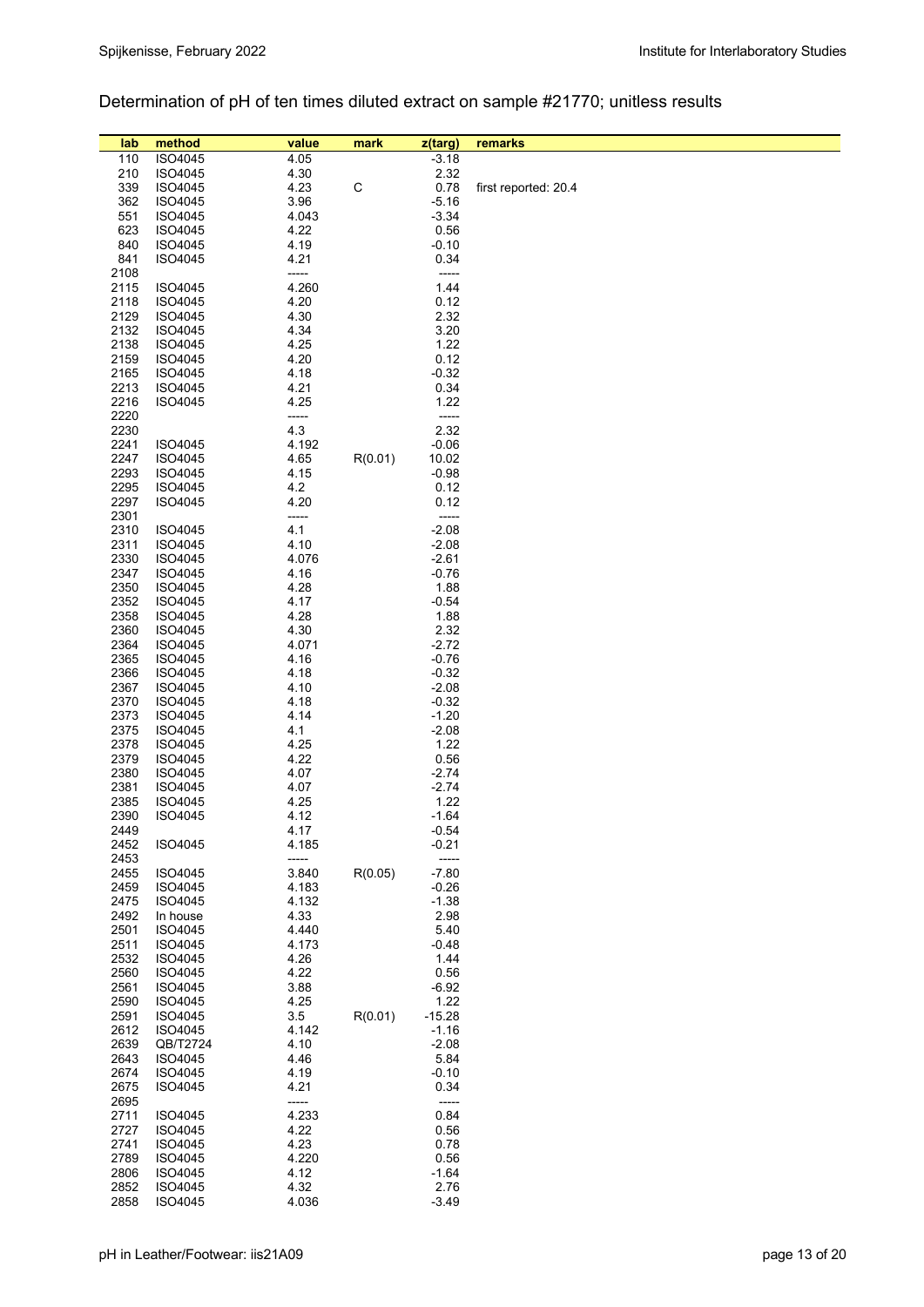| lab  | method                                                                                                              | value                                                                      | mark         | z(targ) | remarks              |
|------|---------------------------------------------------------------------------------------------------------------------|----------------------------------------------------------------------------|--------------|---------|----------------------|
| 2904 | ISO4045                                                                                                             | 4.22                                                                       |              | 0.56    |                      |
| 2953 | ISO4045                                                                                                             | 4.2                                                                        |              | 0.12    |                      |
| 2959 | ISO4045                                                                                                             | 4.24                                                                       |              | 1.00    |                      |
| 2966 | ISO4045                                                                                                             | 4.35                                                                       | C            | 3.42    | first reported: 4.85 |
| 2967 |                                                                                                                     | -----                                                                      |              | -----   |                      |
| 2977 | ISO4045                                                                                                             | 4.22                                                                       |              | 0.56    |                      |
| 2985 |                                                                                                                     | -----                                                                      |              | -----   |                      |
| 3100 | ISO4045                                                                                                             | 4.11                                                                       |              | $-1.86$ |                      |
| 3116 | ISO4045                                                                                                             | 4.30                                                                       |              | 2.32    |                      |
| 3160 | ISO4045                                                                                                             | 4.12                                                                       |              | $-1.64$ |                      |
| 3172 | ISO4045                                                                                                             | 4.16                                                                       |              | $-0.76$ |                      |
| 3176 | ISO4045                                                                                                             | 4.27                                                                       |              | 1.66    |                      |
| 3200 | ISO4045                                                                                                             | 4.40                                                                       |              | 4.52    |                      |
| 3209 | ISO4045                                                                                                             | 4.22                                                                       |              | 0.56    |                      |
| 3210 | ISO4045                                                                                                             | 4.25                                                                       |              | 1.22    |                      |
| 3228 | ISO4045                                                                                                             | 4.17                                                                       |              | $-0.54$ |                      |
| 3230 | ISO4045                                                                                                             | 4.14                                                                       |              | $-1.20$ |                      |
| 3237 | ISO4045                                                                                                             | 4.10                                                                       |              | $-2.08$ |                      |
| 3248 | ISO4045                                                                                                             | 4.25                                                                       |              | 1.22    |                      |
| 3250 | ISO4045                                                                                                             | 4.12                                                                       |              | $-1.64$ |                      |
| Comp | normality<br>n<br>outliers<br>mean(n)<br>st. dev. (n)<br>R(calc.)<br>st.dev.(D2810:18)<br>R(D2810:18)<br>R(iis PTs) | suspect<br>84<br>3<br>4.195<br>0.0956<br>0.268<br>0.0455<br>0.127<br>0.311 | $RSD = 2.3%$ |         |                      |



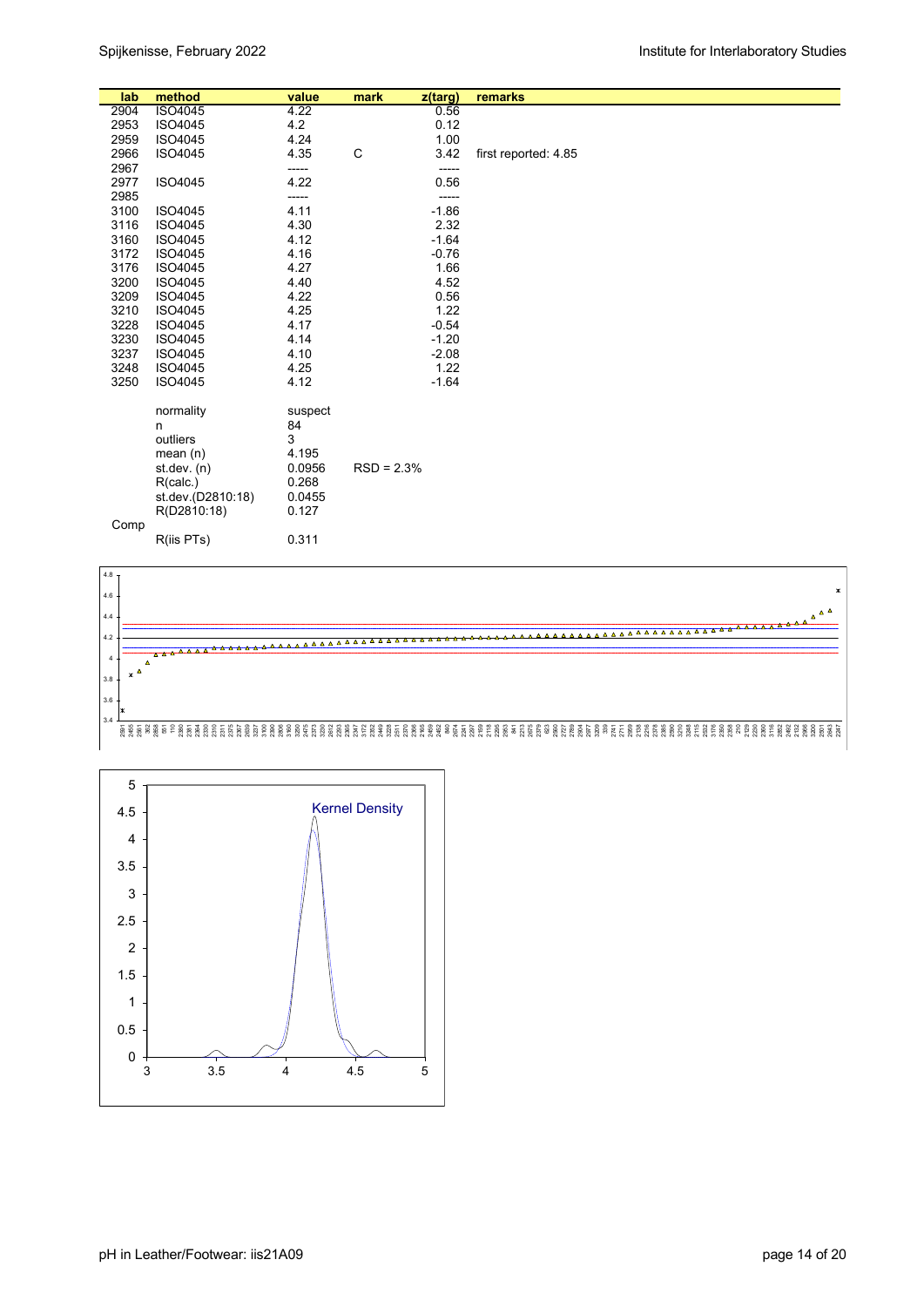Determination of difference between pH of extract and pH of ten times diluted extract on sample #21770; unitless results

| lab  | method         | value  | mark        | z(targ) | remarks                              |
|------|----------------|--------|-------------|---------|--------------------------------------|
| 110  | ISO4045        | 0.41   |             | $-0.92$ |                                      |
|      |                |        |             |         |                                      |
| 210  | ISO4045        | 0.55   |             | 1.26    |                                      |
| 339  | ISO4045        | 0.5    |             | 0.48    |                                      |
| 362  | ISO4045        | 0.28   |             | $-2.94$ |                                      |
| 551  | ISO4045        | 0.310  |             | $-2.48$ |                                      |
| 623  | ISO4045        | 0.47   |             | 0.01    |                                      |
|      |                |        |             |         |                                      |
| 840  | ISO4045        | 0.47   |             | 0.01    |                                      |
| 841  | ISO4045        | 0.46   |             | $-0.14$ |                                      |
| 2108 |                | -----  |             | -----   |                                      |
| 2115 | <b>ISO4045</b> | 0.475  |             | 0.09    |                                      |
|      |                |        |             |         |                                      |
| 2118 | ISO4045        | 0.46   | $\mathsf C$ | $-0.14$ | reported: -0.46, iis calculated 0.46 |
| 2129 | ISO4045        | 0.51   |             | 0.63    |                                      |
| 2132 | <b>ISO4045</b> | 0.66   |             | 2.97    |                                      |
| 2138 | ISO4045        | 0.55   |             | 1.26    |                                      |
| 2159 | <b>ISO4045</b> | 0.5    |             | 0.48    |                                      |
|      |                |        |             |         |                                      |
| 2165 | ISO4045        | 0.46   |             | $-0.14$ |                                      |
| 2213 | ISO4045        | 0.44   | $\mathsf C$ | $-0.45$ | reported: -0.44, iis calculated 0.44 |
| 2216 | ISO4045        | 0.48   |             | 0.17    |                                      |
| 2220 |                | -----  |             | -----   |                                      |
| 2230 |                | 0.5    |             | 0.48    |                                      |
|      |                |        |             |         |                                      |
| 2241 | ISO4045        | 0.472  |             | 0.04    |                                      |
| 2247 | ISO4045        | 0.85   | R(0.01)     | 5.92    |                                      |
| 2293 | <b>ISO4045</b> | 0.61   |             | 2.19    |                                      |
| 2295 | ISO4045        | 0.5    |             | 0.48    |                                      |
| 2297 | ISO4045        | 0.5    |             | 0.48    |                                      |
|      |                |        |             |         |                                      |
| 2301 |                | -----  |             | -----   |                                      |
| 2310 | <b>ISO4045</b> | 0.5    |             | 0.48    |                                      |
| 2311 | <b>ISO4045</b> | 0.43   |             | $-0.61$ |                                      |
| 2330 | ISO4045        | 0.442  |             | $-0.42$ |                                      |
| 2347 | ISO4045        | 0.47   | С           | 0.01    | reported: -0.47, iis calculated 0.47 |
|      |                |        |             |         |                                      |
| 2350 | ISO4045        | 0.52   |             | 0.79    |                                      |
| 2352 | ISO4045        | 0.46   |             | $-0.14$ |                                      |
| 2358 | ISO4045        | 0.56   |             | 1.41    |                                      |
| 2360 | ISO4045        | 0.50   |             | 0.48    |                                      |
| 2364 | ISO4045        | 0.396  |             | $-1.14$ |                                      |
|      |                |        |             |         |                                      |
| 2365 | ISO4045        | 0.46   | C           | $-0.14$ | reported: -0.46, iis calculated 0.46 |
| 2366 | ISO4045        | 0.48   | $\mathsf C$ | 0.17    | reported: -0.48, iis calculated 0.48 |
| 2367 | ISO4045        | 0.40   |             | $-1.08$ |                                      |
| 2370 | ISO4045        | 0.42   |             | $-0.77$ |                                      |
| 2373 | ISO4045        | 0.42   |             | $-0.77$ |                                      |
|      |                |        |             |         |                                      |
| 2375 | ISO4045        | 0.3    |             | $-2.63$ |                                      |
| 2378 | ISO4045        | 0.50   |             | 0.48    |                                      |
| 2379 | ISO4045        | 0.465  |             | $-0.07$ |                                      |
| 2380 | ISO4045        | 0.45   |             | $-0.30$ |                                      |
| 2381 | ISO4045        | 0.44   |             | $-0.45$ |                                      |
| 2385 |                |        |             | $-0.14$ |                                      |
|      | ISO4045        | 0.46   |             |         |                                      |
| 2390 | <b>ISO4045</b> | 0.47   |             | 0.01    |                                      |
| 2449 |                | 0.45   |             | $-0.30$ |                                      |
| 2452 | ISO4045        | 0.470  |             | 0.01    |                                      |
| 2453 |                | -----  |             | -----   |                                      |
| 2455 | ISO4045        | 0.400  |             | $-1.08$ |                                      |
|      |                |        |             |         |                                      |
| 2459 | ISO4045        | 0.49   |             | 0.32    |                                      |
| 2475 | ISO4045        | 0.467  |             | $-0.03$ |                                      |
| 2492 | In house       | 0.59   |             | 1.88    |                                      |
| 2501 | ISO4045        | 0.575  |             | 1.65    |                                      |
| 2511 | ISO4045        | 0.451  |             | $-0.28$ |                                      |
|      |                |        |             |         |                                      |
| 2532 | ISO4045        | 0.5    |             | 0.48    |                                      |
| 2560 | ISO4045        | 0.51   |             | 0.63    |                                      |
| 2561 | ISO4045        | 0.215  | R(0.05)     | $-3.95$ |                                      |
| 2590 | ISO4045        | 0.45   |             | $-0.30$ |                                      |
| 2591 | ISO4045        | $-0.1$ | C, R(0.01)  | $-8.85$ | reported: 0.1, iis calculated -0.1   |
|      |                |        |             |         |                                      |
| 2612 | ISO4045        | 0.438  |             | $-0.49$ |                                      |
| 2639 | QB/T2724       | 0.40   |             | $-1.08$ |                                      |
| 2643 | ISO4045        | 0.76   | R(0.01)     | 4.52    |                                      |
| 2674 | ISO4045        | 0.45   |             | $-0.30$ |                                      |
| 2675 | ISO4045        | 0.47   |             | 0.01    |                                      |
|      |                |        |             |         |                                      |
| 2695 | ISO4045        | 0.4    |             | $-1.08$ |                                      |
| 2711 | ISO4045        | 0.401  |             | $-1.06$ |                                      |
| 2727 | ISO4045        | 0.54   |             | 1.10    |                                      |
| 2741 | ISO4045        | 0.49   |             | 0.32    |                                      |
| 2789 | ISO4045        | 0.515  |             | 0.71    |                                      |
|      |                |        |             |         |                                      |
| 2806 | ISO4045        | 0.42   |             | $-0.77$ |                                      |
| 2852 | ISO4045        | 0.5    |             | 0.48    |                                      |
| 2858 | ISO4045        | 0.468  |             | $-0.02$ |                                      |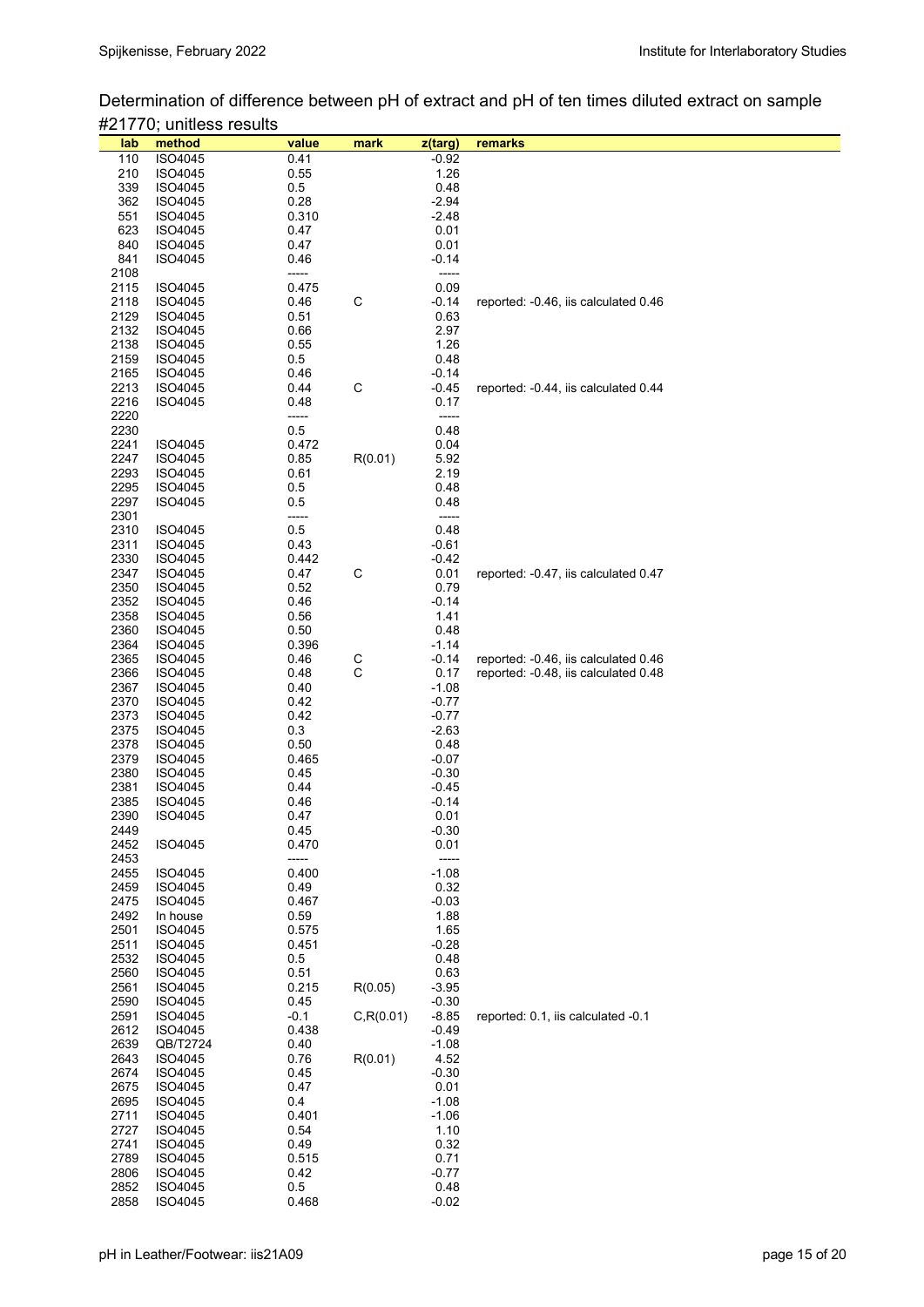| lab  | method                                                                                                  | value                                                             | mark | z(targ) | remarks              |
|------|---------------------------------------------------------------------------------------------------------|-------------------------------------------------------------------|------|---------|----------------------|
| 2904 | ISO4045                                                                                                 | 0.51                                                              |      | 0.63    |                      |
| 2953 | ISO4045                                                                                                 | 0.51                                                              |      | 0.63    |                      |
| 2959 | ISO4045                                                                                                 | 0.53                                                              |      | 0.95    |                      |
| 2966 | ISO4045                                                                                                 | 0.60                                                              | C    | 2.03    | first reported: 1.10 |
| 2967 |                                                                                                         | -----                                                             |      | -----   |                      |
| 2977 | ISO4045                                                                                                 | 0.41                                                              |      | $-0.92$ |                      |
| 2985 |                                                                                                         | -----                                                             |      | -----   |                      |
| 3100 | ISO4045                                                                                                 | 0.52                                                              |      | 0.79    |                      |
| 3116 | ISO4045                                                                                                 | 0.57                                                              |      | 1.57    |                      |
| 3160 | ISO4045                                                                                                 | 0.43                                                              |      | $-0.61$ |                      |
| 3172 | ISO4045                                                                                                 | 0.45                                                              |      | $-0.30$ |                      |
| 3176 | ISO4045                                                                                                 | 0.45                                                              |      | $-0.30$ |                      |
| 3200 | ISO4045                                                                                                 | 0.44                                                              |      | $-0.45$ |                      |
| 3209 | ISO4045                                                                                                 | 0.47                                                              |      | 0.01    |                      |
| 3210 | ISO4045                                                                                                 | 0.48                                                              |      | 0.17    |                      |
| 3228 | ISO4045                                                                                                 | 0.42                                                              |      | $-0.77$ |                      |
| 3230 | ISO4045                                                                                                 | 0.45                                                              |      | $-0.30$ |                      |
| 3237 | ISO4045                                                                                                 | 0.29                                                              |      | $-2.79$ |                      |
| 3248 | ISO4045                                                                                                 | 0.5                                                               |      | 0.48    |                      |
| 3250 | ISO4045                                                                                                 | 0.43                                                              |      | $-0.61$ |                      |
|      | normality<br>n<br>outliers<br>mean $(n)$<br>st.dev. (n)<br>R(calc.)<br>st.dev.(D2810:18)<br>R(D2810:18) | suspect<br>84<br>4<br>0.469<br>0.0645<br>0.181<br>0.0643<br>0.180 |      |         |                      |



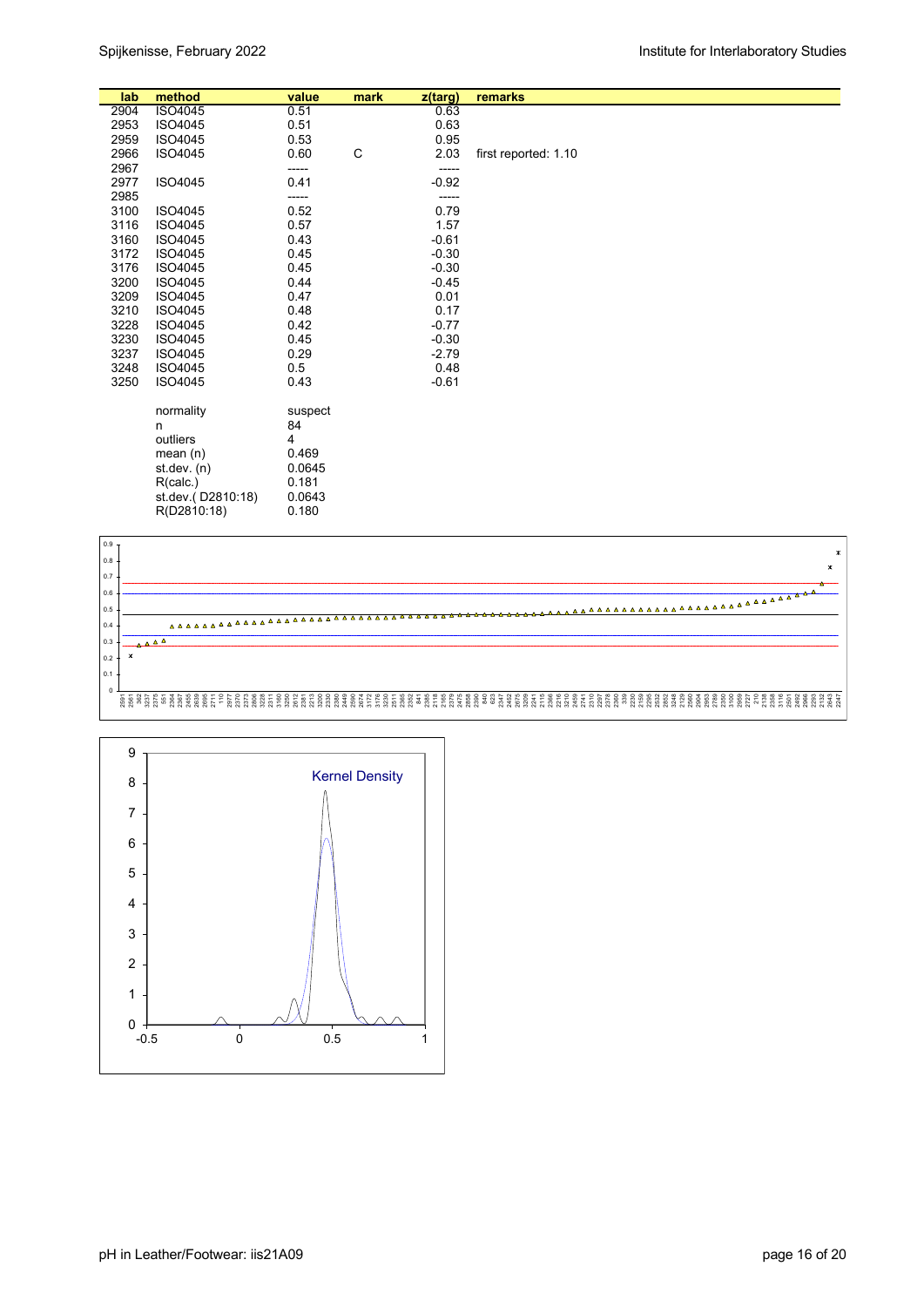## **APPENDIX 2 Analytical details**

|                      | <b>ISO/IEC17025</b>      | <b>Sample</b>                        | <b>Sample intake</b>     |                                                               |
|----------------------|--------------------------|--------------------------------------|--------------------------|---------------------------------------------------------------|
| lab.                 | accredited               | <b>Preparation</b>                   | (in grams)               | <b>Additional steps to wet the sample</b>                     |
|                      | 110 Yes                  | Used as received                     | 5.0                      | No                                                            |
|                      | 210 Yes                  | ---                                  |                          | ---                                                           |
|                      | 339 Yes                  | ---                                  |                          | ---                                                           |
|                      | 362 Yes                  | Used as received                     | 5g                       | No                                                            |
| 551                  | No                       | Used as received                     | 5g                       | No                                                            |
| 840                  | 623 Yes<br>Yes           | Further cut<br>Used as received      | 2.5 gram                 | No<br>No                                                      |
| 841                  | Yes                      | Further cut                          | 10 grams<br>5 grams      | No                                                            |
| 2108                 | $\hspace{0.05cm} \ldots$ | ---                                  |                          | ---                                                           |
| 2115 Yes             |                          | Used as received                     | 5 g                      | No                                                            |
| 2118 Yes             |                          | Used as received                     | 4,99q                    | No                                                            |
| 2129 Yes             |                          | ---                                  |                          | No                                                            |
| 2132 Yes             |                          | Used as received                     | 5.0241 gram              | No                                                            |
| 2138 Yes             |                          | Used as received                     | 5 <sub>g</sub>           | No                                                            |
| 2159 Yes<br>2165 Yes |                          | Used as received<br>Further cut      | $2,5$ gram               | No<br>No                                                      |
| 2213 Yes             |                          | Used as received                     | 2g<br>5                  | No                                                            |
| 2216                 | No                       | Further cut                          | 7.5 grams                | No                                                            |
| 2220                 | $\hspace{0.05cm} \ldots$ | ---                                  |                          | ---                                                           |
| 2230 Yes             |                          | Used as received                     | 5g                       | Yes: a vacuum step                                            |
| 2241 Yes             |                          | Used as received                     | 5.0065g / 4.9929g        | No                                                            |
| 2247 Yes             |                          | Further cut                          | ten grams                | No                                                            |
| 2293 No              |                          | Used as received                     | 5.00                     | No                                                            |
| 2295 Yes             |                          | Used as received                     | 5 grams                  | No                                                            |
| 2297 Yes             |                          | Used as received                     | 2.5                      | ---                                                           |
| 2301 Yes<br>2310 Yes |                          | Used as received<br>Used as received | 5.0010<br>5              | No<br>No                                                      |
| 2311 Yes             |                          | Used as received                     | 5                        | No                                                            |
| 2330 Yes             |                          | Used as received                     | 5 g                      | No                                                            |
| 2347 Yes             |                          | Further cut                          | 5.0 <sub>g</sub>         | No                                                            |
| 2350 Yes             |                          | Further cut                          | 5.00 g                   | Yes: mixing with water in a disintegrator (eg Waring Blender) |
| 2352 Yes             |                          | Used as received                     |                          | No                                                            |
| 2358 Yes             |                          | Further cut                          | 2.0 grams                | No                                                            |
| 2360 Yes             |                          | Used as received                     | 5.0015                   | No                                                            |
| 2364 Yes             |                          | Used as received                     | 2.50 <sub>g</sub>        | No                                                            |
| 2365 Yes<br>2366     | No                       | Used as received<br>Further cut      | 2.0 <sub>g</sub><br>2.5g | No<br>No                                                      |
| 2367 Yes             |                          | Used as received                     | 5.0013g 5.0017g          | No                                                            |
| 2370                 | Yes                      | Further cut                          | 5g                       | No                                                            |
| 2373 Yes             |                          | Further cut                          | 5g                       | No                                                            |
| 2375 Yes             |                          | Further cut                          | 2.5                      | No                                                            |
| 2378 Yes             |                          | Further cut                          | 5g                       | No                                                            |
| 2379 Yes             |                          | Further cut                          | $5.00$ g / Sample        | No                                                            |
| 2380 Yes             |                          | Further cut                          | 7.50 g                   | No                                                            |
| 2381<br>2385 Yes     | Yes                      | Further cut                          | 5 gm                     | No                                                            |
| 2390 Yes             |                          | Used as received<br>Further cut      | 5<br>5.0008 g            | No<br>No                                                      |
| 2449                 | $\overline{\phantom{a}}$ |                                      |                          |                                                               |
| 2452 No              |                          | Used as received                     | 5                        | Yes: mixing with water in a disintegrator (eg Waring Blender) |
| 2453                 | $\hspace{0.05cm} \ldots$ |                                      |                          |                                                               |
| 2455 Yes             |                          | Used as received                     | 5.027 g / 4.986 g        | No                                                            |
| 2459 Yes             |                          | Further cut                          | 5 gram                   | No                                                            |
| 2475 No              |                          | Used as received                     | 5                        | No                                                            |
| 2492 Yes             |                          | Further cut                          | 5g                       | No                                                            |
| 2501 Yes<br>2511     | $\hspace{0.05cm} \ldots$ | Further cut<br>---                   | 5g                       | No<br>---                                                     |
| 2532 Yes             |                          | Further cut                          | 2.5 g in 50 ml water     | No                                                            |
| 2560 Yes             |                          | Used as received                     | 5 gm                     | No                                                            |
| 2561 Yes             |                          | Used as received                     | 10                       | No                                                            |
| 2590 Yes             |                          | Used as received                     | 1.25q                    | No                                                            |
| 2591 Yes             |                          | Further cut                          | 5 grams                  | No                                                            |
| 2612 Yes             |                          | Further cut                          | 2x 2,5g & 2x 1,25 g      | No                                                            |
| 2639 No              |                          | Used as received                     | 5.0003g                  | No                                                            |
| 2643 Yes             |                          | Used as received                     | 5 g                      | No                                                            |
| 2674 Yes<br>2675 No  |                          | Further cut                          | 5g<br>4,99 / 4,91        | No<br>No                                                      |
| 2695 Yes             |                          | Used as received<br>Further cut      | 5g                       | No                                                            |
| 2711 No              |                          | Further cut                          | 5.016g                   | No                                                            |
| 2727 Yes             |                          | Further cut                          | 2.50 <sub>g</sub>        | Yes: mixing with water in a disintegrator (eg Waring Blender) |
| 2741 Yes             |                          | Used as received                     | 5.0                      | No                                                            |
| 2789 Yes             |                          | Used as received                     | 10                       | No                                                            |
| 2806 Yes             |                          | ---                                  |                          | ---                                                           |
| 2852 ---             |                          | ---                                  |                          | ---                                                           |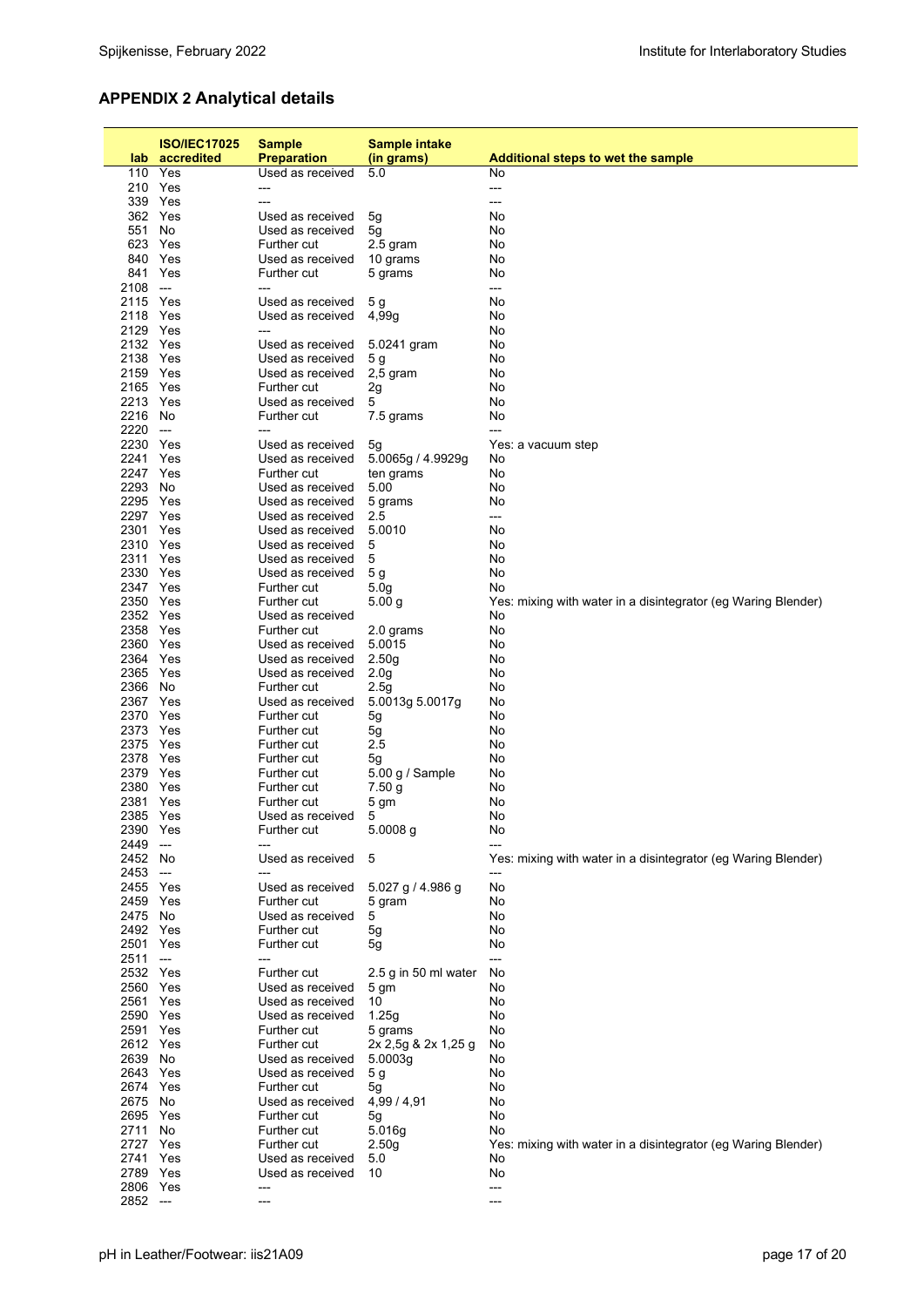| lab. | <b>ISO/IEC17025</b><br>accredited | <b>Sample</b><br><b>Preparation</b> | Sample intake<br>(in grams) | Additional steps to wet the sample |
|------|-----------------------------------|-------------------------------------|-----------------------------|------------------------------------|
| 2858 | Yes                               | Further cut                         | 5 <sub>gm</sub>             | No                                 |
| 2904 | Yes                               | Used as received                    | 5 grams                     | No                                 |
| 2953 | No                                | Further cut                         | 5                           | Yes: hand shake                    |
| 2959 | Yes                               | Further cut                         | 4.960g                      | No                                 |
| 2966 | Yes                               | Further cut                         | 5.000                       | No                                 |
| 2967 | No                                | Further cut                         | 5 grams                     | No                                 |
| 2977 | No                                | Used as received                    | 8                           | No                                 |
| 2985 | $\hspace{0.05cm} \ldots$          | ---                                 |                             | $---$                              |
| 3100 | Yes                               | Further cut                         | 5g                          | No                                 |
| 3116 | Yes                               | Used as received                    | 5 grams                     | No                                 |
| 3160 | Yes                               | Further cut                         | 5g                          | No                                 |
| 3172 | Yes                               | ---                                 |                             | ---                                |
| 3176 | Yes                               | Used as received                    |                             | No                                 |
| 3200 | Yes                               | Further cut                         | 5g                          | No                                 |
| 3209 | Yes                               | Used as received                    | 5g                          | No                                 |
| 3210 | Yes                               | Used as received                    | 5                           | No                                 |
| 3228 | Yes                               | Used as received                    | 2.5                         | No                                 |
| 3230 | Yes                               | Further cut                         | 5grams                      | No                                 |
| 3237 | Yes                               | Used as received                    | 5 gr                        | No                                 |
| 3248 | Yes                               | Used as received                    | 5.0053                      | No                                 |
| 3250 | Yes                               | Used as received                    | 10g                         | No                                 |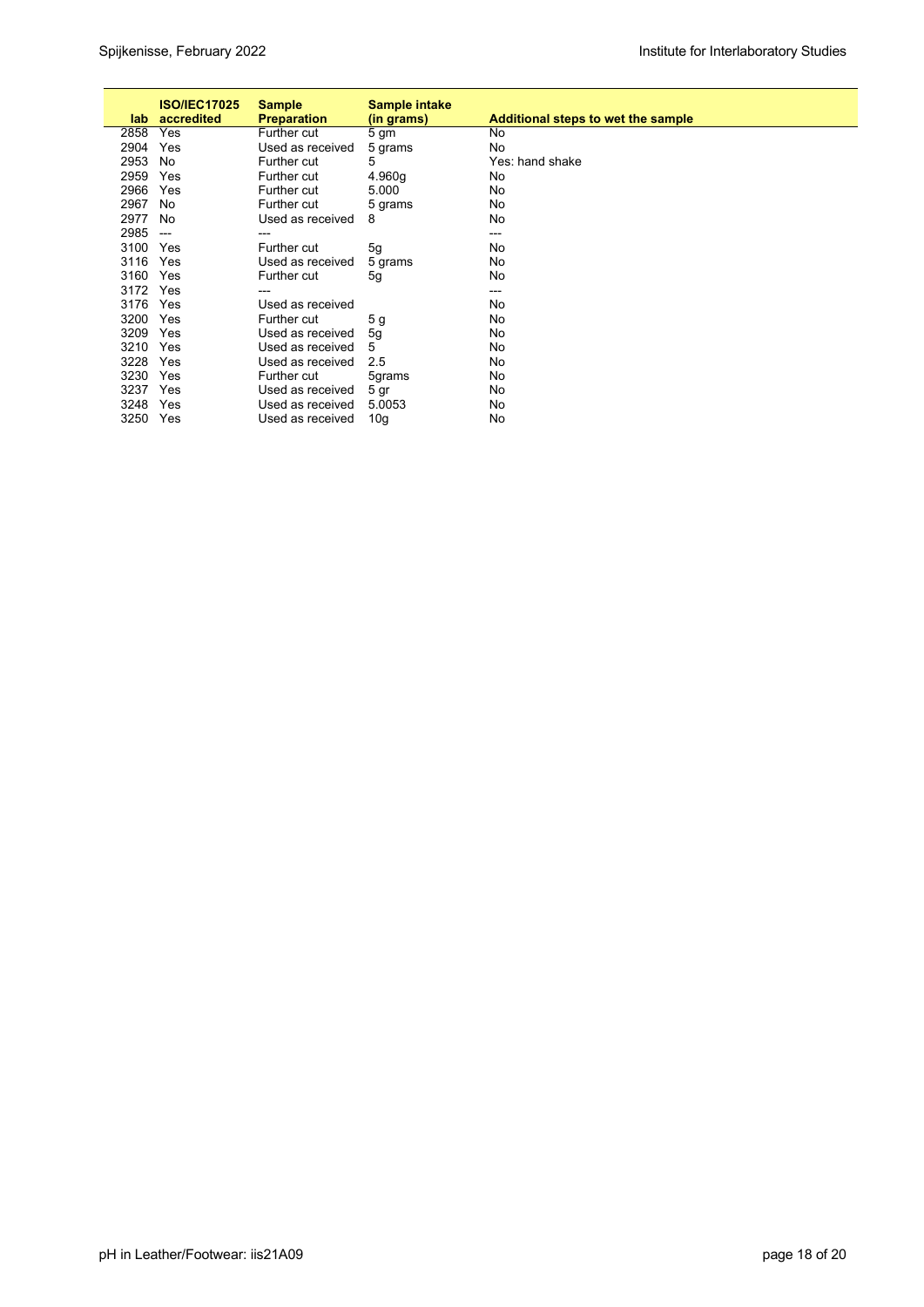#### **APPENDIX 3**

#### **Number of participants per country**

 4 labs in BANGLADESH 1 lab in BELGIUM 1 lab in BRAZIL 1 lab in BULGARIA 2 labs in CAMBODIA 4 labs in FRANCE 5 labs in GERMANY 1 lab in GUATEMALA 5 labs in HONG KONG 5 labs in INDIA 2 labs in INDONESIA 10 labs in ITALY 1 lab in MAURITIUS 3 labs in MOROCCO 20 labs in P.R. of CHINA 3 labs in PAKISTAN 2 labs in PORTUGAL 3 labs in SOUTH KOREA 3 labs in SPAIN 2 labs in TAIWAN 1 lab in THAILAND 2 labs in TUNISIA 5 labs in TURKEY 4 labs in U.S.A. 1 lab in UNITED KINGDOM 3 labs in VIETNAM